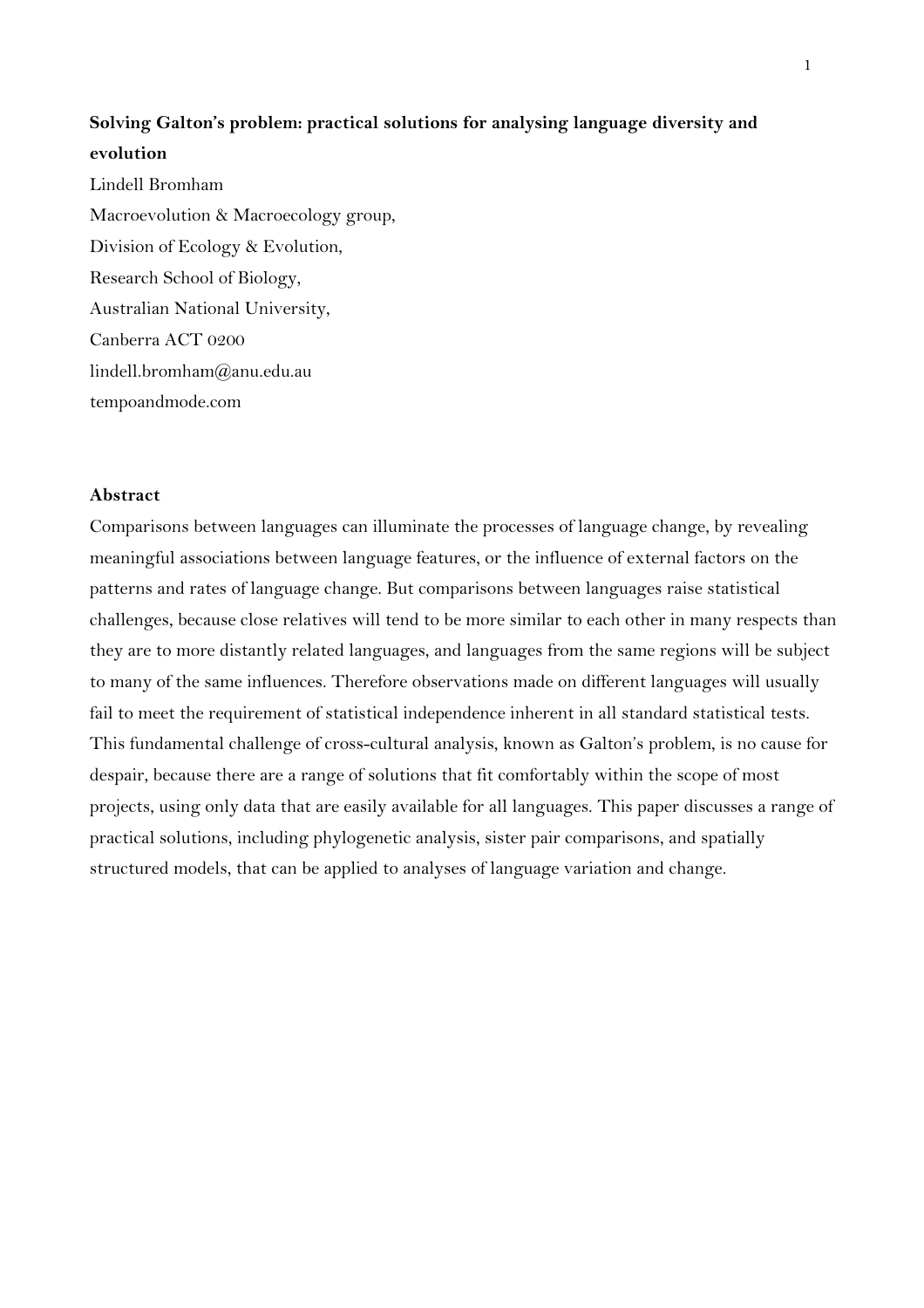#### **1. What is Galton's problem?**

Francis Galton's contributions to statistics grew from his fervent desire to understand human diversity (Bulmer 2003). Galton was an obsessive measurer, committed to developing better ways to extract meaning from data, and constantly seeking clever ways of doing just about everything (take, for example, his description in *Nature* of a scientifically principled way to slice a cake (Galton 1906)). It was Galton who developed the modern concept of statistical correlation. His goal was understanding patterns of heritability in humans, but, for the sake of practicality, Galton first used sweet-peas as an easily obtained substitute that was, helpfully, uniparental (Stanton 2001). He found that plotting the weight of the parent seed against the weight of their offspring seed gave a straight line. A horizontal line would suggest no particular relationship between parent and offspring traits, but a slope less than one showed a correlation between parent and offspring, because the weight of the parent seed provided some information on the likely value of the weight of the offspring seed. In other words, these results provided evidence that seed size was inherited from one generation to the next.

Francis Galton adopted the term "co-relation" to express the way that body parts vary together – for example, people with long legs also tend to have long arms, so the correlation coefficient describing the relationship between the measurements will be between one (complete association between values) and zero (no association in values). "It is easy to see that co-relation must be the consequence of the variations of the two organs being partly due to the common causes. If they were wholly due to common causes, the co-relation would be perfect… If they were in no respect due to common causes, the co-relation would be nil. Between these two extremes are an endless number of intermediate cases, and it will be shown how the closeness of co-relation in any particular case admits of being expressed by a simple number" (Galton 1889b). Galton developed correlation analysis because he wanted to understand biometry (the relationship between traits within an individual) and inheritance (the relationship between traits among relatives), and to do this he needed to describe the dependence of values on each other (Denis 2001; Pearson 1920).

The familiar mantra "correlation doesn't prove causation" may be true, but it is somewhat specious, because uncovering causal connections is precisely what correlation analysis is designed for – identifying cases where the association between two or more variables is greater than would be expected by chance, and therefore indicative of a link between the two (Shipley 2002). However, correlation analysis does not reveal the nature of the causal connection between variables. Galton pointed out that correlation between variables could be caused by inheritance from a common ancestor, a shared environment or common history – an effect now known as 'Galton's problem'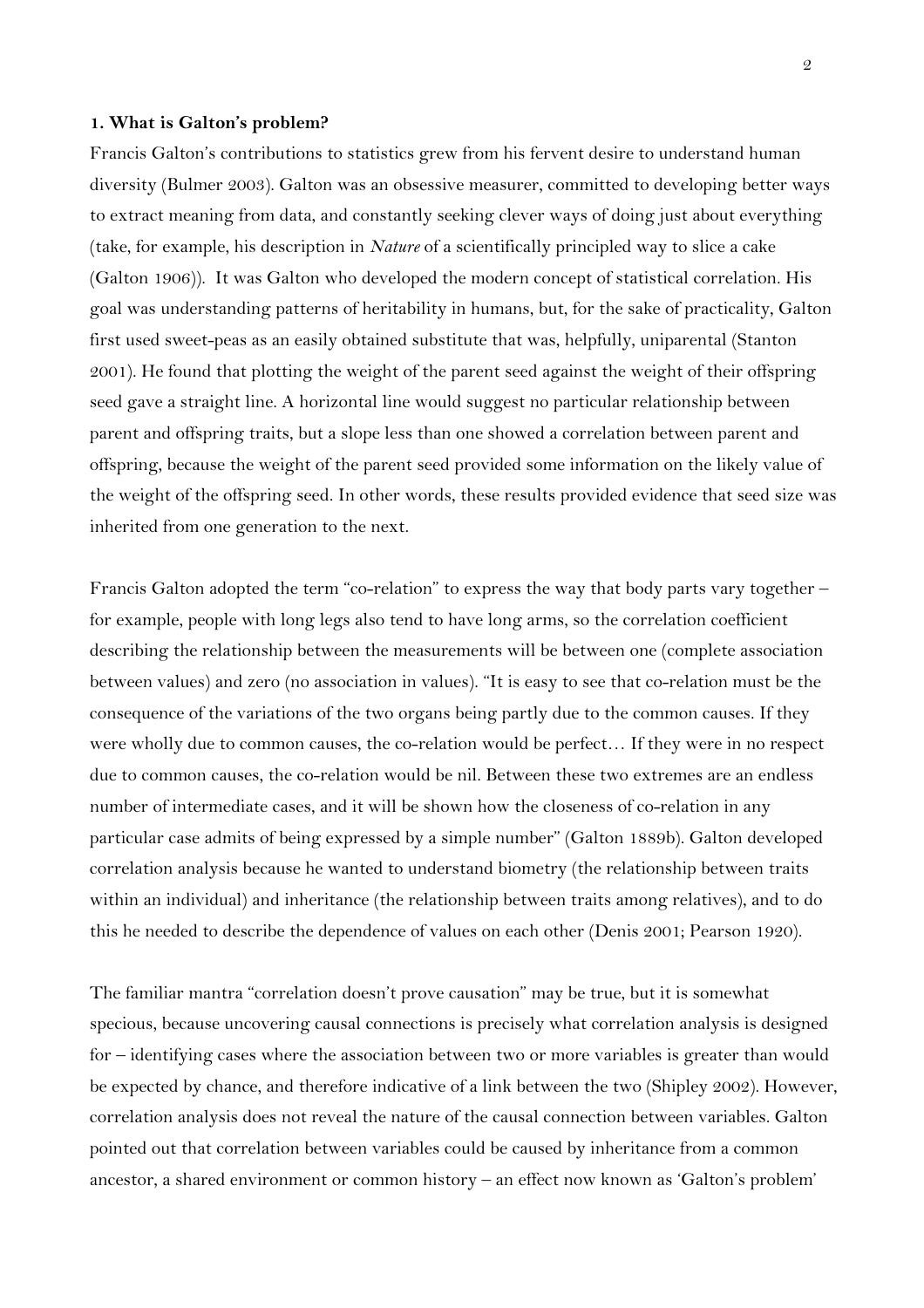following a response that he gave to a presentation at the Royal Anthropological Institute in London in 1888 (Naroll 1965).

At that meeting, anthropologist Edward Tylor presented quantitative analyses of an impressive database of hundreds of cultures, which he used to identify associations between marriage practices and other features of social organisation, for example residency patterns and avoidance customs (Tylor 1889). But Galton pointed out that shared inheritance provided an alternative explanation for the correlation between marriage practise and other features of social organisation: if multiple cultures in the sample have the same marriage practice because they all inherited it from the same ancestor, then they may have also co-inherited other cultural traits, such as residency patterns. Traits may be associated with marriage practice not because there is any meaningful connection between them, but because related cultures inherit many different features from the same shared ancestor (Galton 1889a). In Galton's words "It was extremely desirable for the sake of those who may wish to study the evidence for Dr Tylor's conclusions, that full information should be given as to the degree in which the customs of the tribes and races which are compared together are independent. It might be, that some of the tribes had derived them from a common source, so that they were duplicate copies of the same original. Certainly, in such an investigation as this, each of the observations ought, in the language of statisticians, to be carefully "weighted". It would give a useful idea of the distribution of the several customs and of their relative prevalence in the world, if a map were so marked by shading and colour as to present a picture of their geographical ranges" (Galton 1889a).

#### **2. Who has Galton's problem?**

All standard statistical tests assume independence of datapoints. For a set of observations, statistical tests such as correlation analyses and t-tests ask whether if you know the value of one variable for a given observation, you can predict the value of another. For example, our observations might be made on a set of languages, so each language is one datapoint, and for each language we might ask if knowing the population size allows us to predict language complexity. For a fair statistical test of the relationship between variables, it is important that the observations you make are independent of each other – in other words, statistical independence is a requirement of datapoints, so that we can properly test the dependence between variables. Galton was concerned that Tylor's observations on the correlates of marriage practice would be nonindependent if knowing the marriage practice in one culture would allow you to make an informed guess at the marriage practise in a neighbouring or related culture. For observations on different cultures to be statistically independent, related or neighbouring cultures should be no more likely to be similar to each other than a randomly chosen, unrelated cultures. The same problem applies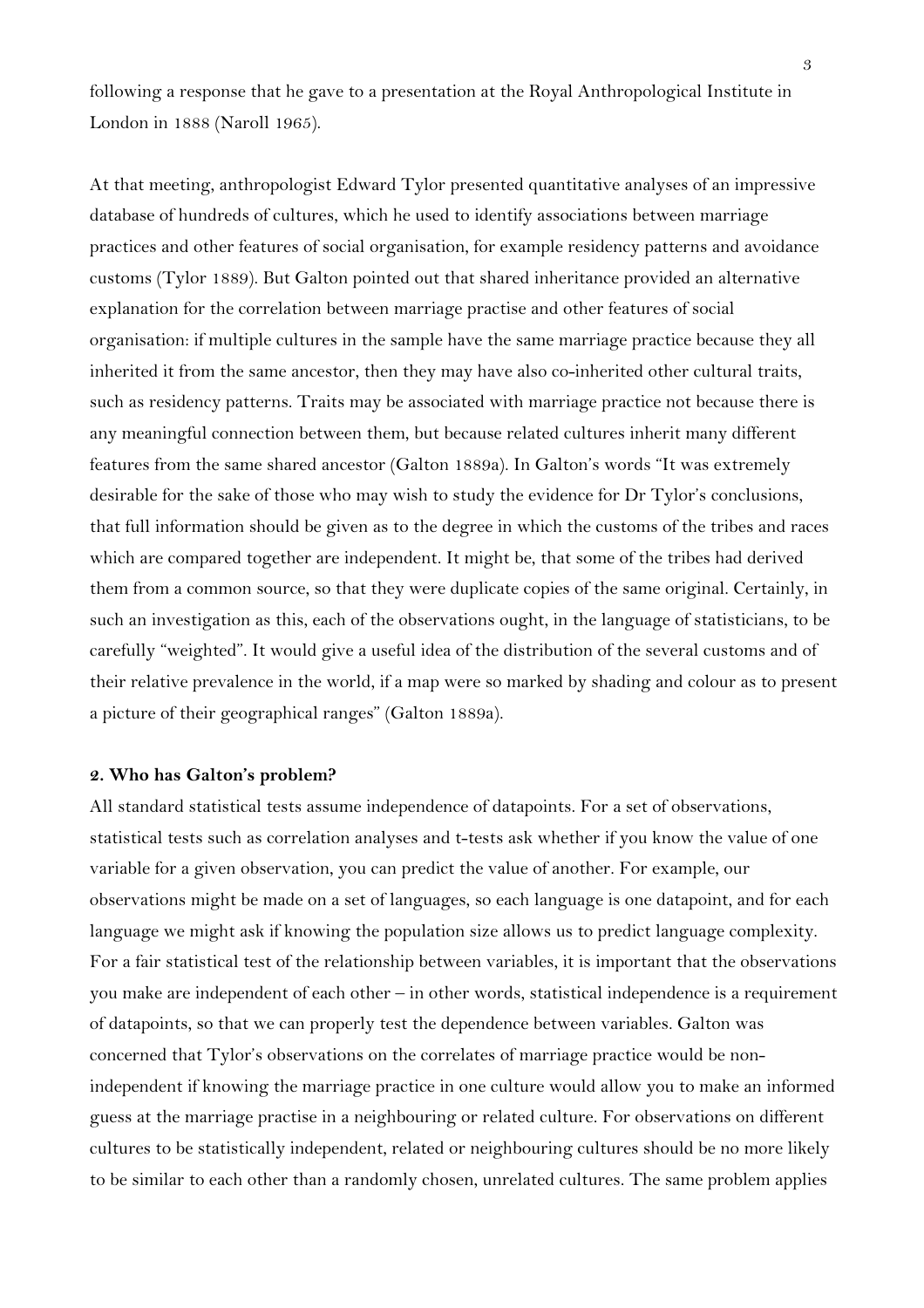to any analysis of entities related by descent, and is familiar to evolutionary biologists, who refer to the problem as "phylogenetic non-independence".

The reason that this is important is that we want analyses of cross-cultural observational data to be like a well-designed experiment that asks the question: if there is a change in one cultural trait, will it results in change in other cultural traits? (Bromham 2016). For this test to work, we need to know that the traits we are interested in are free to vary, so that each observed incidence of cooccurrence is evidence of a change in one variable causing a change in the other. But if the cultural factor we are interested in is heritable (usually similar to its immediate ancestor), then it will also tend to be similar amongst relatives. In this case, the value of the variable amongst datapoints is not independent, because knowing the value of one gives you information on the likely value of its close relatives. When we observe that many related cultures have the same combination of traits, we may be recording the outcome of a single evolutionary event, not a repeated trial. In Galton's terms, making observations on related cultures is like taking duplicate copies of the same original. Enumerating the cases where certain features co-occur (as Tylor did for marriage practices) may result in essentially counting the same observation over and over again. This "pseudoreplication" inflates the appearance of a significant association between traits, even if they are not functionally connected. If relatives tend to have similar values for inherited cultural traits, then it will often be the case that they will share similar values for many different variables: they will tend to have similar marriage practices and similar residency patterns, even if there is no connection between the two.

As a simple illustration of the problem of non-independence of observations, consider the association between chocolate consumption and Nobel prizes. A significant correlation has been reported between per capita chocolate consumption per country and the number of Nobel prizes its citizens have been awarded (Messerli 2012). The correlation tells us that high values of chocolate consumption tend to be found in countries that also have high values for Nobel prize success - but what is causing this association? It could be that the flavanols in cocoa result in cognitive enhancement (Sokolov et al. 2013) and thus accelerate innovation and creativity. Or it could be that the countries with high chocolate consumption incidentally all share some other feature that makes Nobel prizes more likely. Most of the highest chocolate-consuming countries are in northern Europe. These countries also share a higher-than-average proportion of all Nobel prizes awarded: Northern Europe has ten times more Nobel prizes per capita than the world average. For example, Sweden and Switzerland have gained 58 Nobel prizes between them, while China and India have had only 20 Nobel prizes between them, despite having 150 times more people. Maybe this is because Northern Europeans eat more chocolate, stimulating their national intellectual prowess. But it might also be because they spend more on research per capita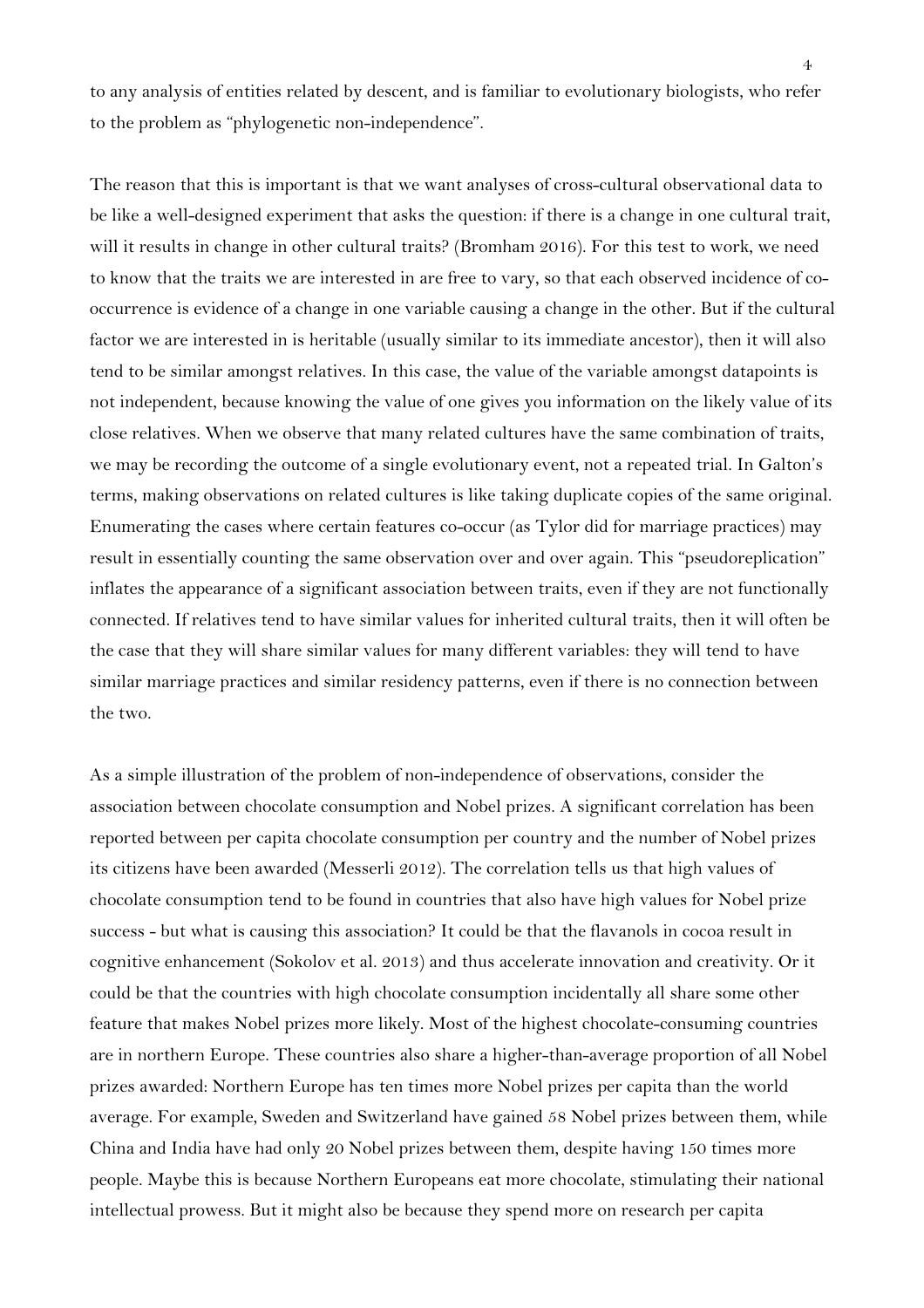(Folyovich et al. 2019): Switzerland and Sweden ranked second and fifth highest research expenditure per capita, China and India ranked 37<sup>th</sup> and 73<sup>rd</sup>. The correlation between chocolate consumption and Nobel prizes is true – these variables are associated with each other when compared across countries – but the causal link may be due to similarity of related cultures rather than a direct connection between chocolate and Nobel-worthy work. In fact, nearly any characteristic of northern European countries might also be found to correlate with both chocolate consumption and Nobel prizes. For example, the number of IKEA stores per capita is correlated with Nobel prize success (Maurage et al. 2013).

What does this mean for linguistics? Closely related languages can vary in lexicon and grammar, but, on the whole, we expect a language to be more similar to its close relatives than it is to a language chosen at random by a blindfolded throw of a dart at a world map. These shared features between relatives are the fundamental basis of the comparative method in historical linguistics, as well as language phylogenetics (Atkinson and Gray 2005; Rankin 2003). But they also create patterns of covariation in the data. In the process of language evolution and diversification, many features will be inherited together, not because those features are fundamentally connected, but because features that happened to co-occur in an ancestral language are now also found in many of their descendants. Any analysis that uses observations from countries or languages as datapoints needs to account for the similarity between relatives and neighbours in order to identify meaningful patterns of association between language features.

Take, for example, an important study examining the relationship between speaker population size and language complexity for a sample of over two thousand languages (Lupyan and Dale 2010). By regressing population size against several measures of complexity, such as number of categories per verb and number of nominal cases, they conclude that large populations have simpler language structures, and they hypothesise this is due to the simplifying effect of language contact and larger numbers of L2 speakers. But, just as related languages often have similar grammatical structures, they also have a tendency to be more similar in population size that you would expect from a random draw from all languages. This does not mean that we expect close relatives to always be similar in population size. But if you lined all the world's languages up in order of their speaker population sizes, you would not expect all language families to be evenly distributed throughout that distribution. Although there is a wide range of population sizes in both Pama–Nyungan (Australian) and Indo-European languages, the distributions of population sizes from each family will barely overlap. This sets up the conditions for any consistent difference between these families to incidentally associate with differences population size. For example, 48 languages in WALS are recorded as having no fricatives, and the majority of these languages are in Australia, where speaker population sizes are relatively low (Maddieson 2013a). We should not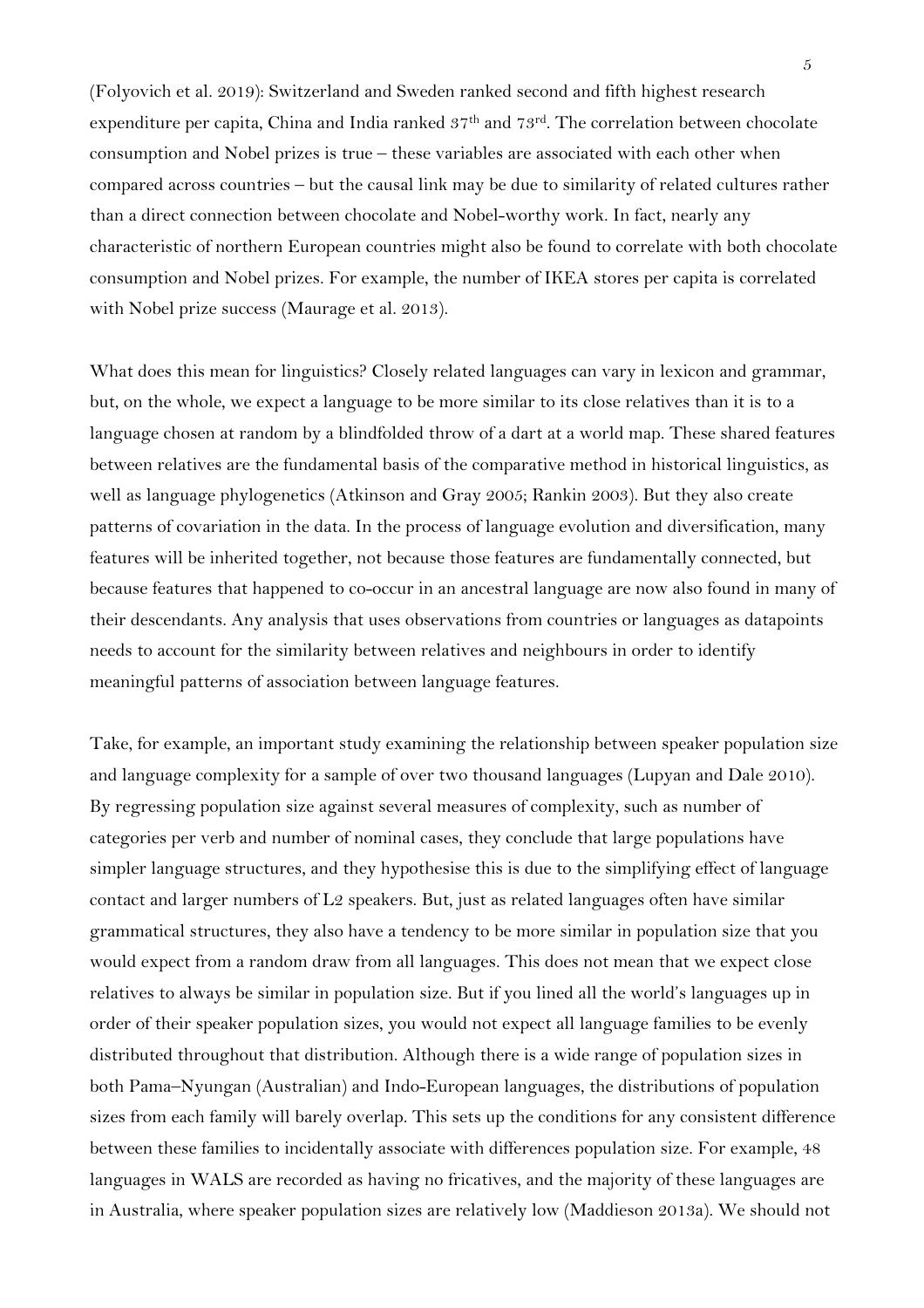be surprised, therefore, if lack of fricatives is associated with population size, but such a relationship would not necessarily tell us anything useful about the evolution of consonant inventories.

We can imagine many other families would similarly cluster along the size continuum, and therefore carry a possibility that different population sizes will associated with different language features. Because Indo-European languages tend to have larger population sizes than American or Australian languages, anything that differs consistently between European languages and American or Australian languages could also associate with population size. If each Indo-European language is counted as an independent instance of the association between complexity and population size, and each Australian or American language is included as separate datapoints, then there is a risk that inherited aspects of language complexity will appear to be associated with consistent differences in speaker population size (Figure 1). The same problem will also occur at sub-family comparisons, if language groups within a family tend to be more similar in both population size and features of language complexity. For example, within the Austronesian language family, we might expect languages within different sub-families to be more similar to each other both in terms of population size and features of language complexity than they are to more distantly related members of other subfamilies. We would expect Austronesian languages in South East Asia to differ in many ways from Austronesian languages from Polynesia, including both languages features, population characteristics and environmental conditions. This is why adding language family as a factor in the analysis does not remove the problem of nonindependence due to shared history (Koplenig 2019), because languages within families will still show patterns of covariation due to their relationships to each other. It is important to emphasize that non-independence due to inheritance does not necessarily mean the conclusions are false, but it does mean that we can't use the observed correlation to support that a functional connection between language features and population size until we can discount association due to inheritance.

It is not just history and relatedness that can generate patterns of non-independence in comparative analysis of language diversity. Languages that cluster together in space can also show patterns of non-independence due to their shared environments. For example, a correlation between parasite load and language diversity has been interpreted as supporting the hypothesis that infectious disease risk has played a major role in shaping human cultural diversity, on the assumption that populations living under high parasite load will benefit from limiting contact with other populations (Fincher and Thornhill 2008). Parasites show a strong latitudinal diversity gradient, as do species that act as sources and reservoirs for human disease (Dunn et al. 2010; Nunn et al. 2005; Poulin 2014). This means that anything else that shows a latitudinal gradient,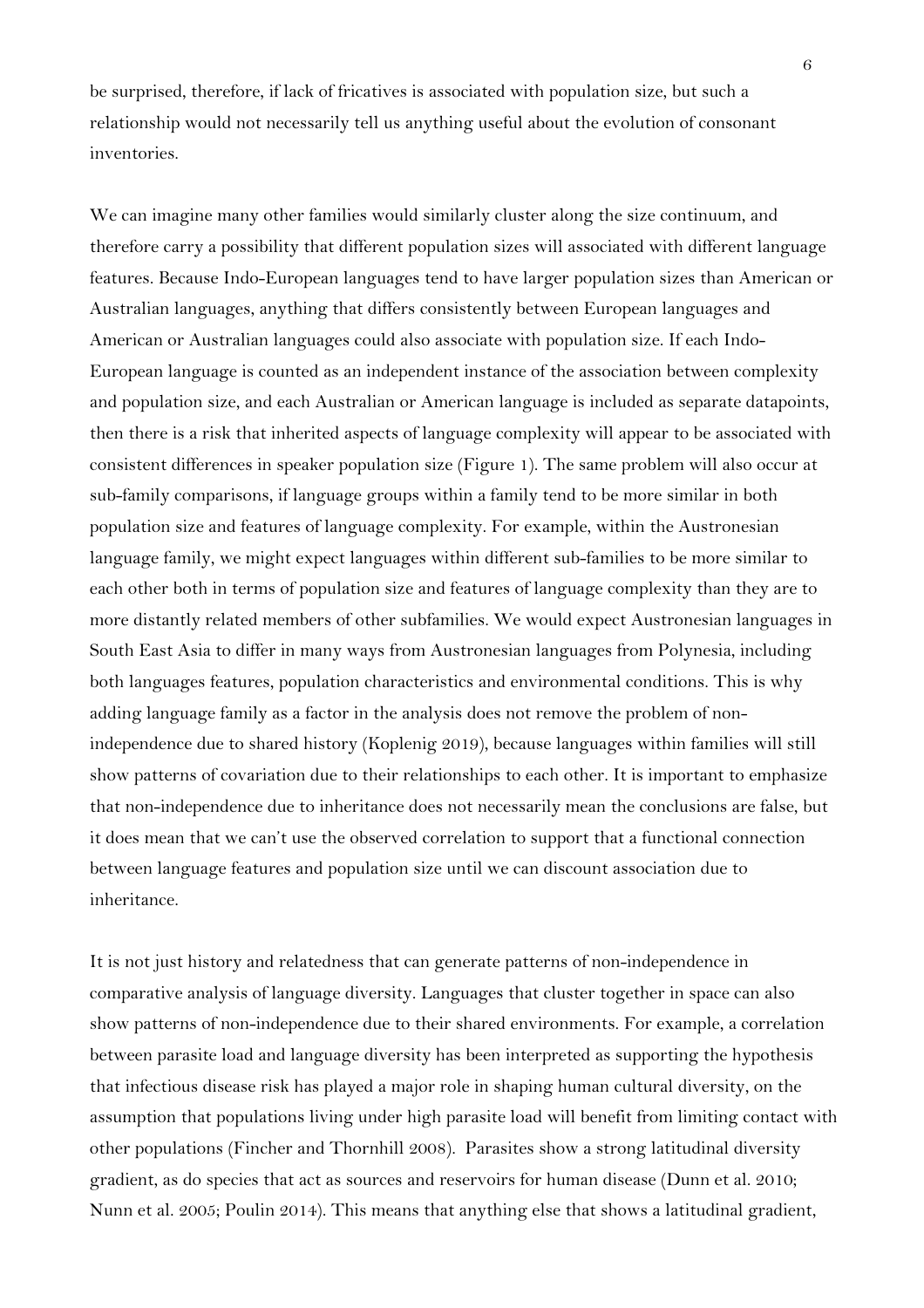such as GDP, temperature and language diversity, is also likely to correlate with parasite load (Bromham et al. 2020; Collard and Foley 2002; Guernier et al. 2004; Kummu and Varis 2011; Mace and Pagel 1995). In fact, number of birds and mammal species provides a stronger predictor of language diversity than parasite load does (Bromham et al. 2018b). This correlation between languages and biodiversity is unlikely to be due to a direct association, but arises because both covary with environmental parameters (Hua et al. 2019).

Non-independence due to shared inheritance is a problem for any analysis of evolved entities, including species, languages and cultures. Many approaches to solving this problem have been developed. Some methods explicitly model the likely degree of covariation due to descent (see section 3.1 below). Other methods rely on selecting datapoints that represent statistically independent observations (Figure 2, section 3.2). A common way to do this is to identify independent contrasts between pairs of languages (3.3). If two languages have descended from a common ancestor, then each began with the same starting value for all features – grammar, lexicon, population size etc – so any difference between them has evolved since then. Therefore we can compare the difference between them and look for associations between language features – does the language with the larger population size also have a simpler grammar? One such comparison does not make a robust test of a hypothesis. But if we have many different pairs of relatives, and for each pair we can compare the values of different variables, then we can start to look for generalities – is it usually the case that the larger language in a pair of relatives has simpler grammar? Does this occur more often than we would expect from a chance association? Such comparisons will be statistically independent tests of the hypothesis as long as every contrast has a unique start point (ancestor) and end points (descendants) that are not included in any other comparisons. A practical test of phylogenetic independence of comparisons is to be sure that a line connecting the two members of each contrast on a phylogeny would not cross the line connecting any other contrast – if it does then the same shared history is counted more than once (Figure 2).

If you knew the value of variables at internal nodes of the phylogeny then you could also make comparisons between those (Felsenstein 1985; Harvey and Pagel 1991). Some methods of phylogenetic independent contrasts use a model of change to infer the value at these internal nodes to allow more contrasts to be made, but all such methods rely on the adequacy of the model of change (see below). In addition, the amount of time that has elapsed since the common ancestor and the speed of change will influence how many differences we expect to observe between relatives. Long-separated languages, even if they are each other's closest relatives, will probably be more different from each other than two languages that have recently diverged. A phylogenetically-informed analysis tells us when we should be surprised that two features co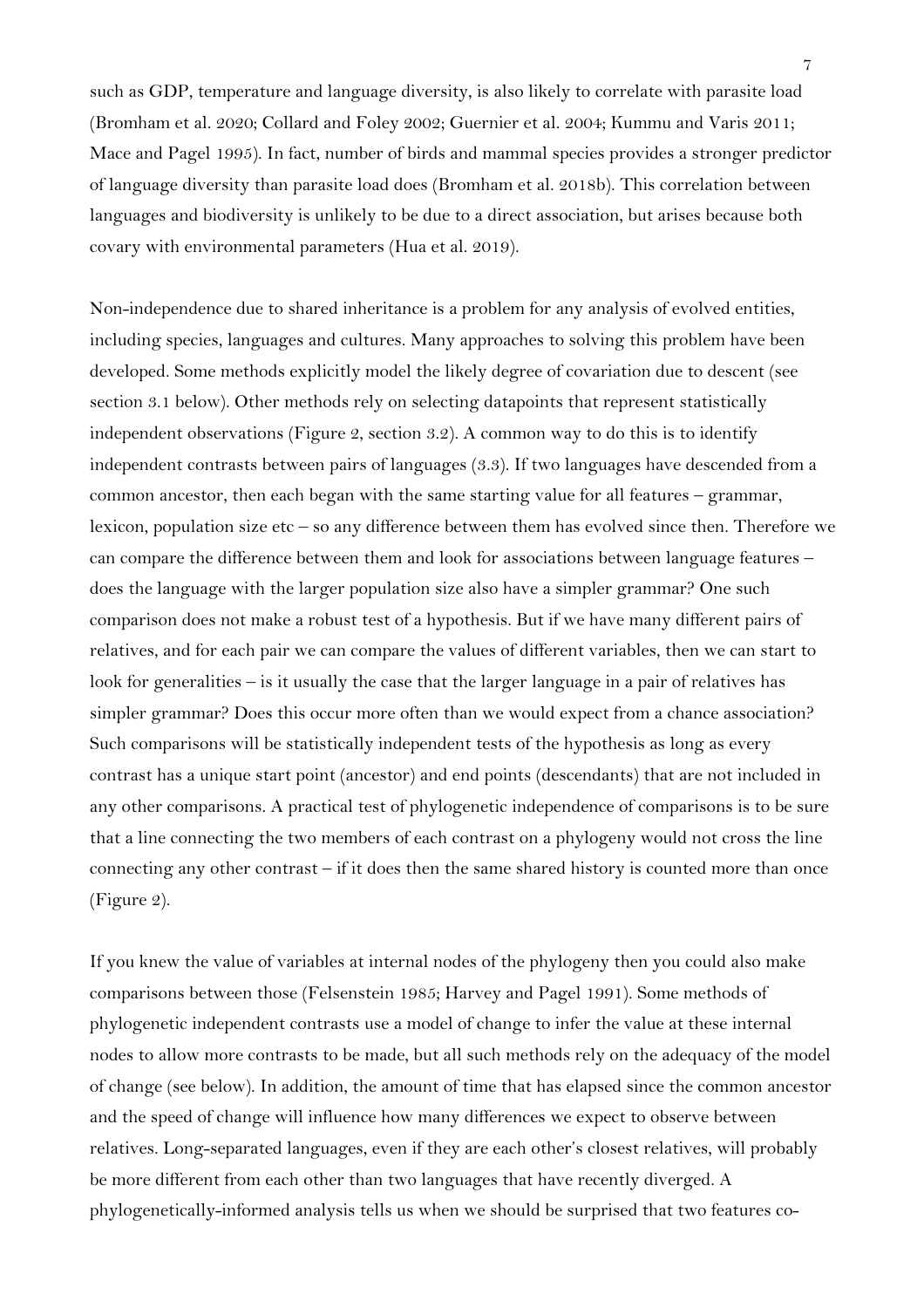occur, by comparing the frequency and pattern of co-occurrence given what we know about the potential for shared inheritance, and their opportunity for independent change. If language features co-occur far more often than we would expect on the basis of their shared history, we will need to seek a special explanation, not simply co-inheritance from a common ancestral language.

In considering the functional relationships between language features, it is not simply the cooccurrence of features that is informative, but what happens to one trait when you change the other. The power of a comparative test of association between language features is determined not by the number of observed languages but by the number of inferred state changes. For continuously evolving traits that can be expressed numerically, such as population size, comparisons between nearly any pair of related species provide useful information, because they will probably differ in the trait of interest. But we might have much less explanatory power for categorical variables (such as word order), particularly those that have few possible states (such as having an inflectional future tense or not) or change very rarely (such as whether a language has clicks). For example, if you wish to compare phoneme inventories in languages with and without clicks, the statistical power comes not from how many click and non-click languages you compare, but how many independent origins of clicks you can identify (Daneyko and Bentz 2019; Tishkoff et al. 2007). If many click languages have large phoneme inventories, but they inherited the large phoneme inventories from a common ancestor that had clicks, we can't tell whether clicks and phoneme size are causally related or whether they were both inherited together but not functionally connected (Figure 1). The statistical sample size is determined not by the number of languages but the number of independent origins, or transitions between possible states, because each change in a trait is an experiment on its effect on the other trait. If a language evolves to have clicks will it also increase the phoneme inventory? Or, conversely, is a language with a large phoneme inventory more likely to gain clicks? One state change is one datapoint in the test of this hypothesis.

#### **3. Practical solutions to the problem of relatedness**

Galton's problem is pervasive in comparative linguistic studies where datapoints are observations made on different languages, cultures or countries. Most researchers are well aware of the problem, and many attempts have been made to ameliorate it. But many of the approaches that have been applied are ineffectual, or partial solutions at best. Selecting a sample of distributed languages or cultures is not a solution to Galton's problem, because we would still expect patterns of relatedness to structure similarity in the sample: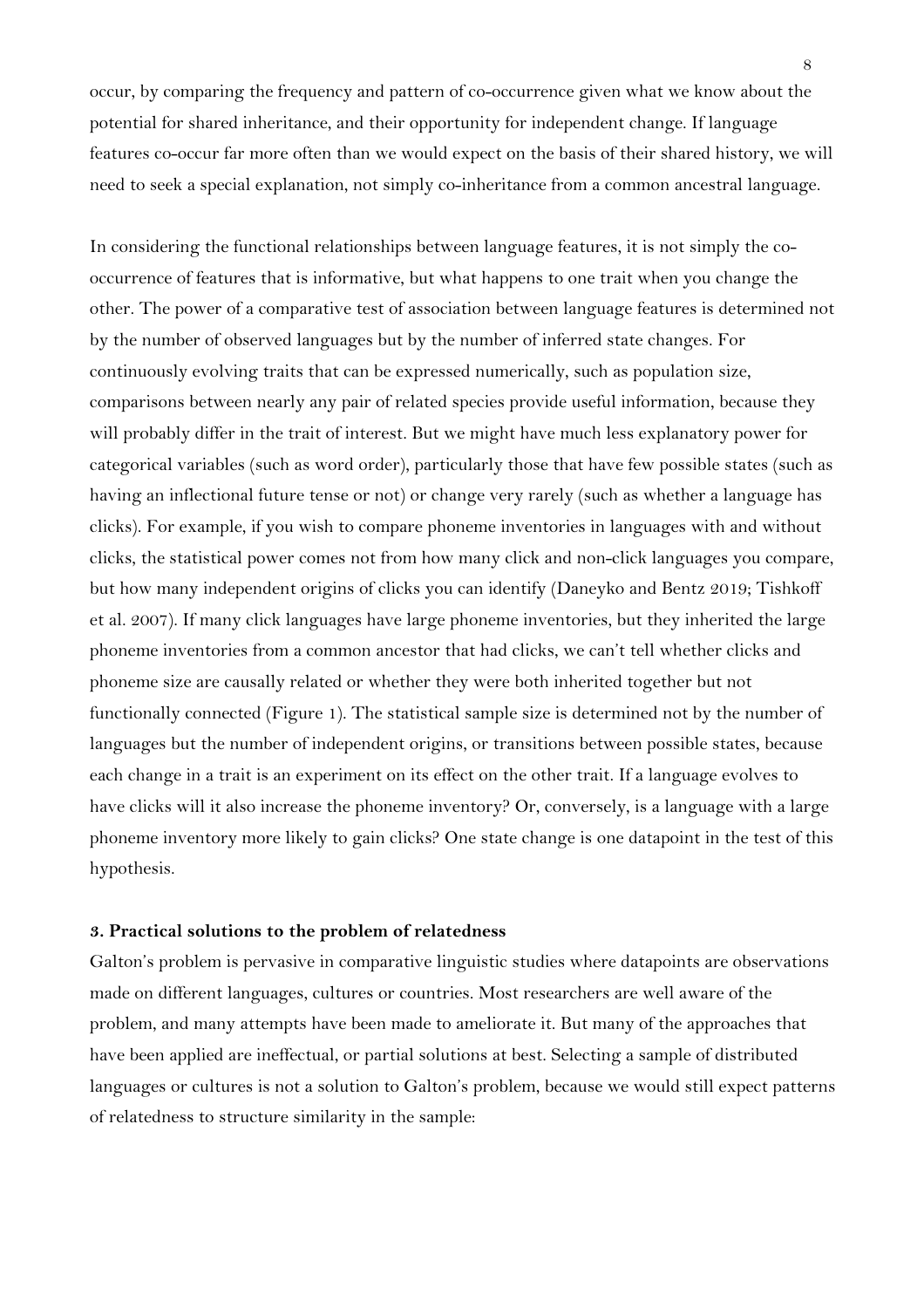the languages in the sample to be more likely to have similar values to the most closely related languages in the sample (Dow and Eff 2008; Eff 2004). For example, although the Standard Cross-Cultural Sample (Murdock and White 1969) contains non-neighbouring cultures, we still expect cultures within the same group to be more similar to each other than any is to an unrelated culture on the other side of the globe (see Bromham et al. 2018). For the same reason, collecting observations into "bins" or "bands" corresponding to particular regions is not a solution to nonindependence, because the observations will still be structured by proximity and relatedness. Nearby languages will tend to be more similar to each other, whether they are within the same "band" or in different bands. For the same reason, adding family as a factor in an analysis does not remove the problem of relatedness, because within any family, variation will still have phylogenetic structure, with close relatives more similar than more distant family members. Adding taxonomic levels as random variables in an analysis is an incomplete solution to the problem of non-independence due to relatedness (Jaeger et al. 2011): significant but misleading correlations between traits may still be driven by patterns of relatedness within taxonomic groups.

Another approach has been to claim that correcting for history and relatedness is not necessary because languages and cultures are so labile and responsive to current environment that we can disregard the possibility of historical inertia influencing observations. This may be true, but it cannot be assumed (Blomberg et al. 2003). An analysis should not be based on the assumption that observations are independent unless it can be proved that relatives are no more similar to each other than expected by chance (which will usually involve some kind of analysis along a phylogeny or taxonomy: see 3.1 and 3.2 below). If relatives are more similar than randomly chosen languages, then this needs to be accounted for in any analysis. In any case, some estimate of relatedness will be required in order to either correct for covariation due to relatedness or to prove that the covariation does not exist for a given dataset (e.g. Roberts et al. 2015). The analysis can be adjusted to the level of information on relatedness that is available for the languages in question, whether that is a phylogeny, a taxonomy, or other information on history and relationships (such as archaeology or historical texts). Here are three alternative solutions to Galton's problem that use different forms of information on relationships between languages to deal with covariation due to descent. To avoid being out of date by the time this goes to print, I will describe the general approaches, rather than provide details on specific methods or programs, and readers are urged to find recent published studies in order to survey possible useful analysis methods and statistical packages (Harmon 2019; Höhna et al. 2016; Orme et al. 2013).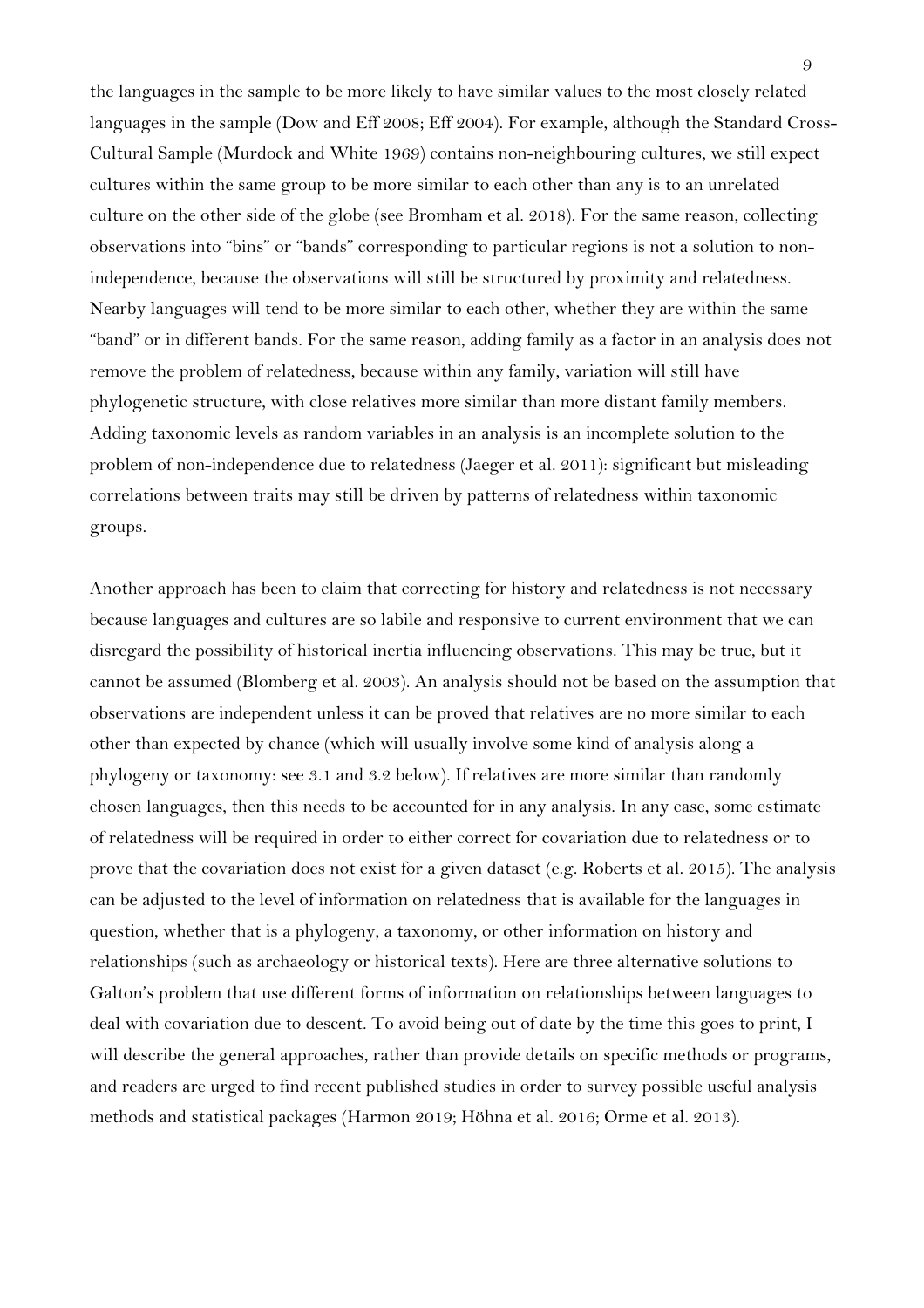## **3.1 Solution 1: Use a phylogeny**

A phylogeny is a representation of the history of descent from a single ancestor to a number of descendants, usually represented as a series of nested bifurcating splits. While any means can be used to infer this series of splits, Bayesian phylogenetic methods are increasingly being applied to generate language phylogenies (e.g. Bouckaert et al. 2012; Bouckaert et al. 2018), as they allow the application of relatively rich models of change and provide a handy means of expressing uncertainty (Greenhill and Gray 2009). A language phylogeny represents the process of diversification of the languages themselves (e.g. Kitchen et al. 2009) but language phylogenies are also often interpreted as representing the history of human populations, tracking their fates and fortunes through time just as a molecular phylogeny based on human gene sequences might do (e.g. Gray et al. 2009; Grollemund et al. 2015; Lee and Hasegawa 2011).

There are two broad ways that phylogenies can be used to investigate correlation among features in language evolution. One is to infer a history of change, in order to examine the pattern or order of acquisition of language features (Levinson and Gray 2012). For example, Haynie and Bowern (2016) used a phylogeny of Australian languages to compare trajectories of colour term change. They tested the hypothesis that there is a predictable series of acquisition of colour terms as general terms are subdivided into more specific terms, starting with a black/white distinction, then adding red to the repertoire, then yellow and/or green, before adding blue and so on (Berlin and Kay 1969). Using a Bayesian analysis to model the gain and loss of colour terms along a phylogeny of 189 Pama-Nyungan languages, they supported an order-dependent model of gain of colour terms (certain colour terms are only gained once a particular colour term is already in the language), but also found support for other patterns such as loss of colour terms in some groups (Haynie and Bowern 2016).

The other way to use phylogenies to investigate correlation amongst language features is to ask whether two or more features co-occur together more often than expected by chance. This cannot be tested by simply tallying the number of times the features co-occur in the same languages, because even if two features have no functional connection they will tend to co-occur in related languages if they are inherited from a common ancestor that had those features (Figure 1). For example, it has been suggested that having a distinct future tense influences planning behaviour, such that people that speak languages that make a grammatical distinction between the present and the future are less inclined to save money for future use (Chen 2013). But people from related cultures might inherit both their language structure and their economic tendencies from their shared common ancestor: while both may change over time, it is possible that many populations inherit both future tense and low impetus for saving, so that these two traits co-occur more often than would be expected from a random distribution of those traits among cultural groups.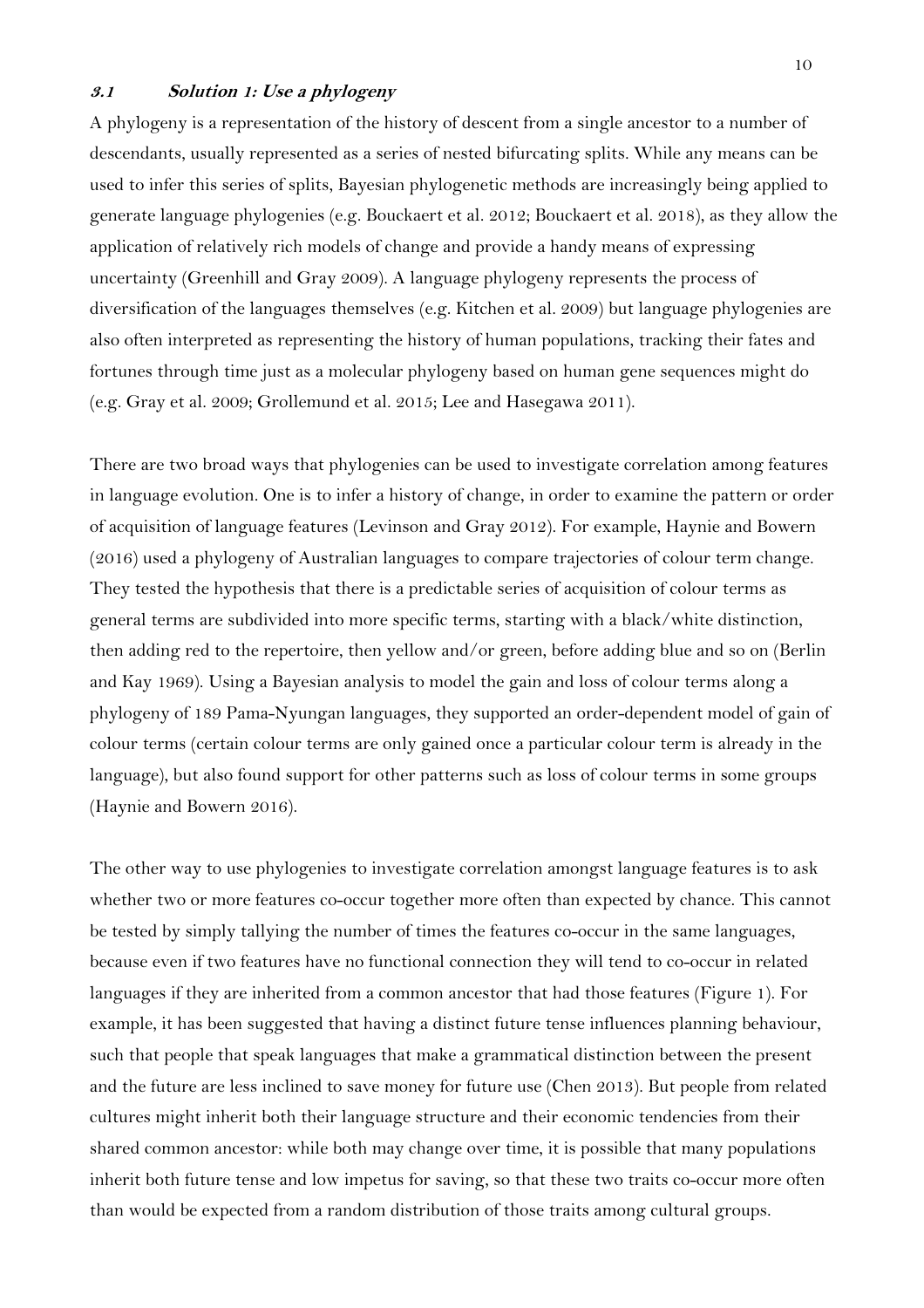To investigate whether this shared inheritance could account for the association between future tense and saving, Roberts et al. (2015) used a Phylogenetic Generalised Least Squares (PGLS) regression. Ordinary least squares regression finds the straight line that minimizes the distance between each observed value and the line, in both the x and y dimension. But, as Galton pointed out, when our observed values are from relatives that have inherited their features from a common ancestor, then we ought to weight those observations accordingly (Galton 1889a). PGLS provides a principled way of weighting observations from different languages, by using a phylogeny to derive the expected correlation due to shared ancestry. PGLS has an advantage over other phylogenetic comparative methods that it provides a way of estimating the amount of covariance due to ancestry: if relatedness is not shaping variation in the data then the results of PGLS will be the same as an ordinary least squares regression (Symonds and Blomberg 2014). A PGLS analysis of future tense and savings supported the correlation overall, though it did not find the pattern within any of the language families that were analysed separately (Roberts et al 2015).

While phylogenetic analyses are commonly seen as the gold standard for dealing with Galton's problem, it is important to recognise that there are problems and limitations with this approach. A phylogeny is not a magical solution to the special problem of analysing data from evolved entities. Consideration must be given to the degree to which your data can discriminate alternative hypotheses. For example, if there are few instances of the origin of a particular language feature, then the data may have poor explanatory leverage for linking the origin of that feature to other language features, or for testing the effect of that feature on other aspects of language, due to lack of replication. It is not the number of languages you include in the analysis that count, but the number of independent occurrences of features. A p-value lower than 0.05 may guarantee publication, but it does not in and of itself guarantee that a meaningful relationship has been identified (Bromham et al. 2020). Phylogenetic tests are a useful tool for identifying and evaluating potential causal links, but they are not fool-proof evidence for or against hypotheses.

Of course, one of the obvious practical limitations is that phylogenies are not available for all groups (see section 3.2 below). But even when a phylogeny is available, careful consideration must be given to what the phylogeny represents. Few if any phylogenies are an error-free representation of the history of a group of languages. There are several sources of uncertainty. One arises from the phylogeny reconstruction process itself, which typically gives relative levels of support to alternative phylogenies, rather than supporting a single unambiguous representation of history. Increasingly, phylogenetic analyses are applied to a set of alternative reasonable phylogenies, such as a sample from the posterior distribution of a Bayesian analysis (e.g. Dunn et al. 2011). While this is a clear improvement on using a single tree to represent history, it should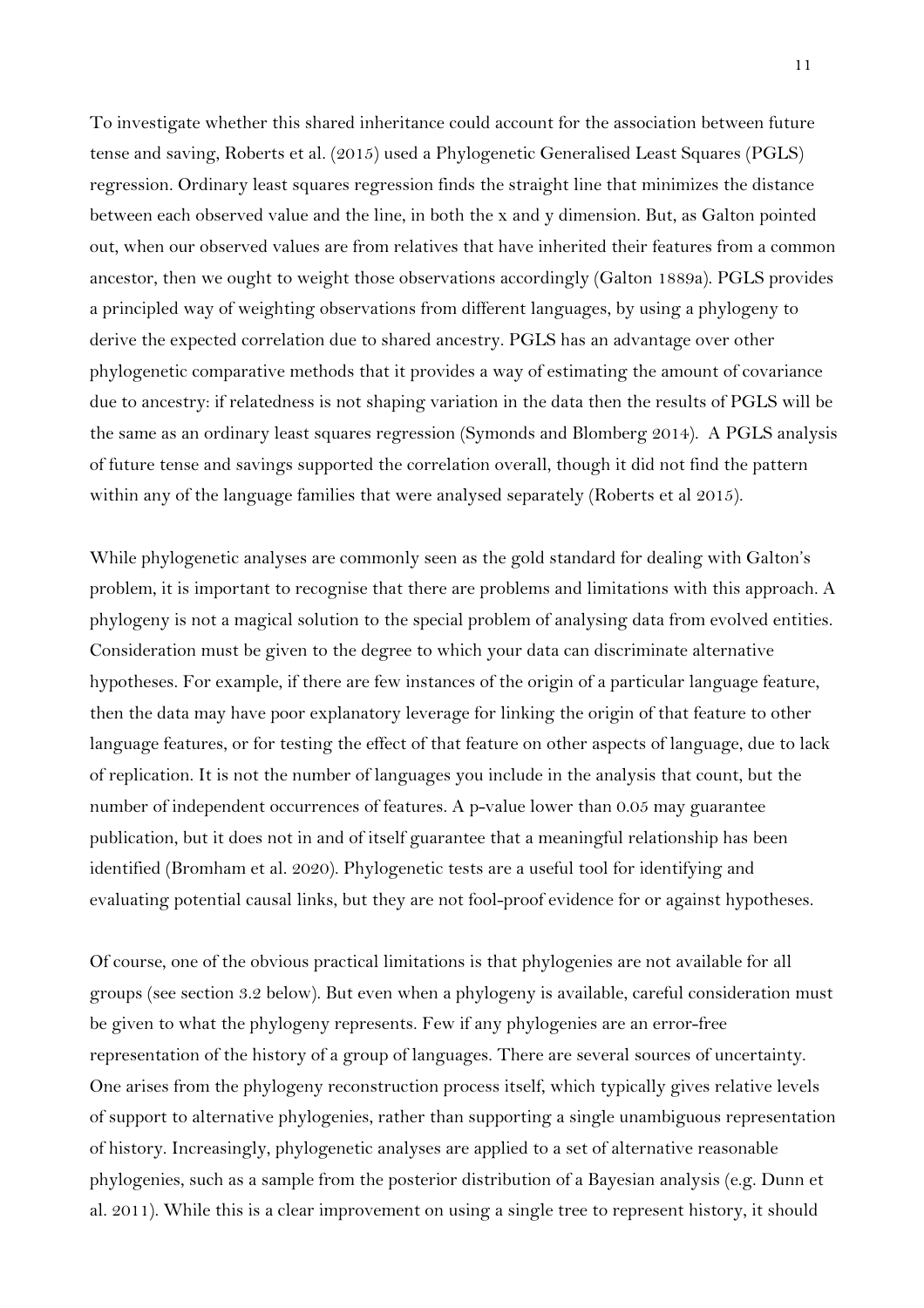not be considered to indemnify the analysis against phylogenetic uncertainty. The set of trees from a single phylogenetic analysis are all produced by the same data and assumptions. What we would really like to know is how sure we can be that the phylogeny represents the true history of descent of those languages. Would a reasonable adjustment to our assumptions, or slightly different data, result in a different tree? This level of error is much more difficult to characterise, though it can be explored by repeating the analysis on phylogenies obtained by different methods using different data and assumptions (Bromham et al. 2018a).

More deeply, we can question how well any tree can represent language history. In many cases, we do not expect the history of a group of languages to consist of a set of nested, two-way splits, with ancestral speaker populations dividing again and again to produce modern diversity. For many analyses, we do not need the phylogeny to be a literal representation of history, but to provide a description of the expected patterns of covariation between observations. Any phylogeny is better than none as long as it provides a better prediction of patterns of covariation that the default position of assuming all languages are equally similar to all others (Levinson and Gray 2012; Paradis 2014). However, for some phylogenetic analyses, the tree is treated as a map of history, for example when constructing the timing or order of acquisition of language features. In such cases, it would be prudent to explore whether alternative plausible histories would lead to the same conclusions.

Both kinds of phylogenetic analyses – order of acquisition along lineages and co-occurrence of features in descendants – implicitly rest on assumptions about the state at the internal nodes of the tree, representing the common ancestors from which current diversity is derived. The form of these assumptions about ancestral traits vary between methods. In some cases, there might be empirical evidence to inform past states, such as ancient texts or archaeological artefacts, though it will rarely be the case that they can be used to confidently assign past states to every node (branching point) in the whole tree. Instead, the state at the internal nodes must be inferred using a model of change (some Bayesian methods can integrate over possible states, but this still depends on the priors and assumptions that go into the transition model). While the outcome might resemble the reconstruction of protolanguage using the comparative method of historical linguistics, the process is somewhat different. Protolanguage reconstruction calls upon languagewide patterns of state changes (such as systematic sound correspondences) and requires the inferred states to form a coherent whole, whereas most phylogenetic methods consider features independently and using simple statistical models of change, such as Brownian motion (where trait values wander up and down stochastically over the phylogeny).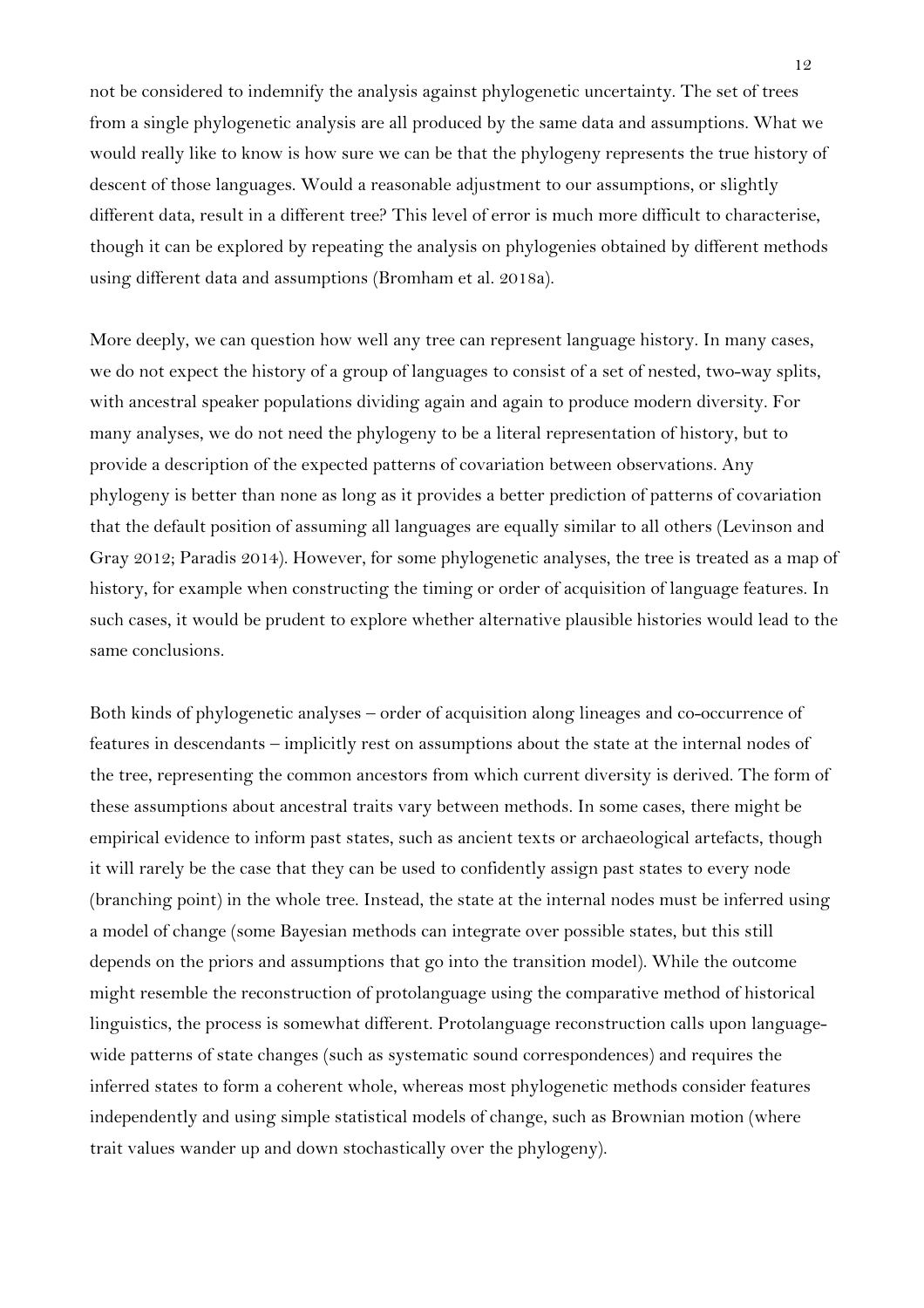The need to impute past states is obvious for phylogenetic analyses of state changes which rely on historical reconstructions transitions from one state to another (e.g. Jordan 2011). But it is also inherent in many phylogenetic comparative methods that take a "whole tree" approach, even when ancestral states are not the focus of the study. It could be argued that inference at internal nodes is a statistical step in the analysis and should not be interpreted as an estimate of the actual trait values in any real ancestor (Harvey and Purvis 1991). Nonetheless, any analysis that makes inference about states that cannot be directly observed relies on assumptions about the process of change, and most such models are relatively simple stochastic models (Bromham 2019). This may lead to error when the underlying processes are not random but directional, for example systematic sound change, or where traits of interest have been borrowed between languages.

Inference of ancestral states also places special importance on branch lengths of the phylogeny. The models of evolution used to infer past states are usually conditioned on opportunity for change, typically expressed in terms of the chance of change per unit time. Therefore the expected amount of change from one node (ancestor) in the phylogeny to another (descendant) is usually a function of how long the branch connecting the two nodes is. Any aspects of the phylogenetic analysis that influence the inferred branch lengths (such as calibration dates or models of change) could potentially impact on the conclusions of a comparative analysis.

An alternative approach is to adapt phylogenetic methods to non-tree-like representations such as a network (Bastide et al. 2018). A language network is a typically a representation of the patterns of similarity and difference between languages (Figure 3). That is, it displays languages by using edges to connect languages that show similarities for the variables analysed (Bryant et al. 2005). While non-hierarchical patterns of similarity are often interpreted in light of processes of borrowing or contact (reticulate evolution) (Nelson-Sathi et al. 2011), these are not the only processes that generate connections on networks. For example, a grouping in a network analysis that includes Mandarin, Yoruba and Fijian is unlikely to represent either inheritance from a shared ancestor nor a history of contact and borrowing between these languages, but may instead reflect some shared language structures that occur in many different lineages (Greenhill et al. 2010).

Finally, there is cause for concern when the phylogeny or network used in a comparative analysis is derived from same data that is being analysed (Harvey and Purvis 1991). Using a tree or network based on word list to estimate rates of change of different lexical categories may be conflicted if the slow changing lexicon is an important source of grouping within the phylogeny. Such circularity should be avoided where possible, and interrogated for possible effect where it is unavoidable.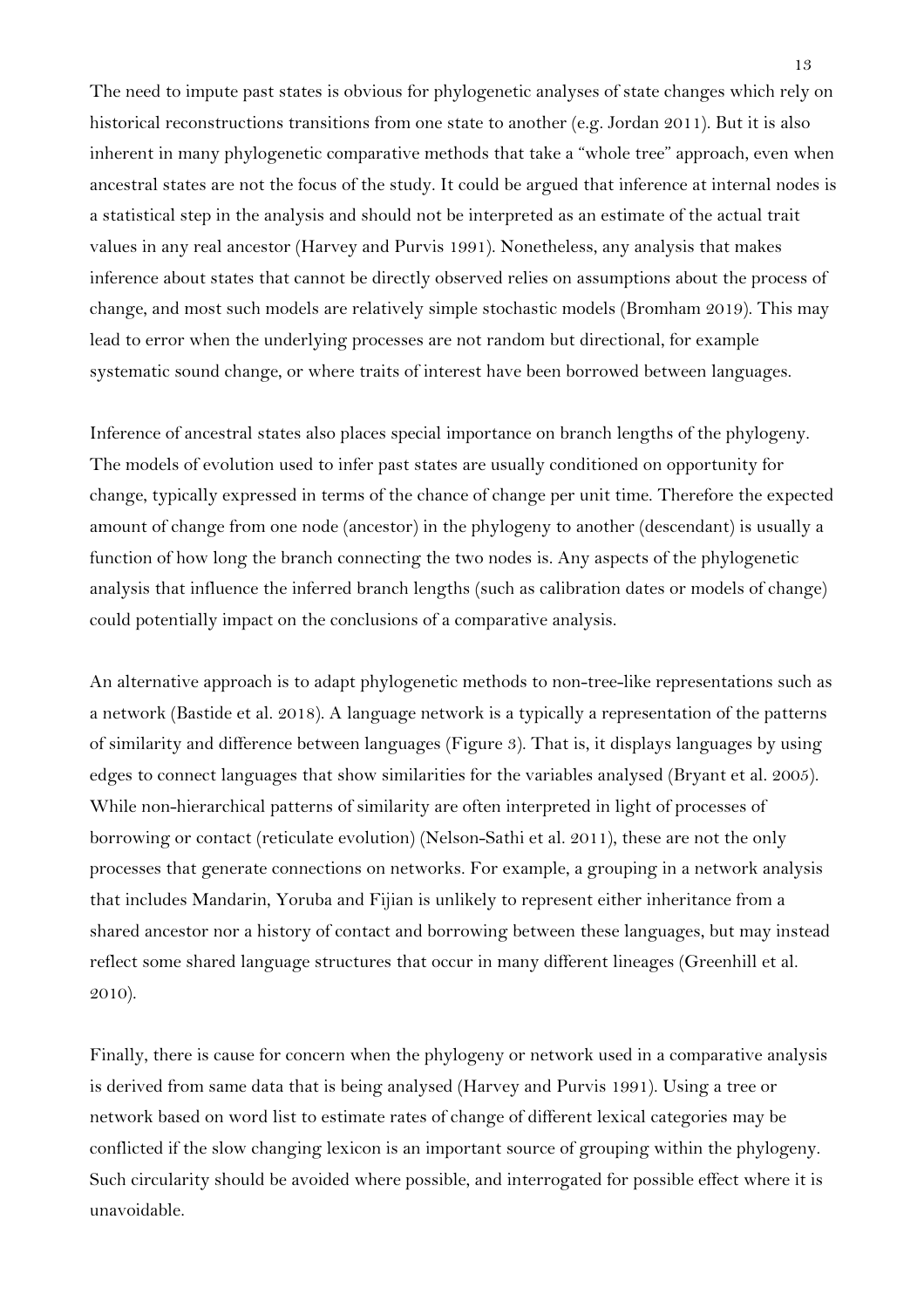#### **3.2 Solution 2: Use taxonomic information**

Lack of a suitable phylogeny does not make the problem of phylogenetic non-independence go away (Mace and Pagel 1994). Failing to correct for relatedness because information on relatedness is not readily available leaves an analysis vulnerable to misleading results, just as failure to include covarying factors in an analysis generates vulnerability to misinterpreting a correlation as a causal relationship (Bromham et al. 2020; Roberts and Winters 2013). In the words of one of the pioneers of phylogenetic analyses: "Comparative biologists may understandably feel frustrated upon being told that they need to know the phylogenies of their groups… Nevertheless, efforts to cope with the effects of the phylogeny will have to be made…there is no doing it without taking them into account" (Felsenstein 1985). Here, it is emphasized that the problem that must be addressed is the effects of phylogeny on our analysis (i.e. the patterns created by a process of descent), which is present in our data whether or not we know what the phylogeny is.

Yet there are clear limitations in the application of phylogenetic methods to understanding language evolution. Most language families do not have a published phylogeny, those that exist are often disputed and relationships between families are widely regarded as insoluble. More broadly, in many cases it may be reasonably questioned how well a simple bifurcating tree represents the tangled web of history and relationships between languages and cultures, and the patterns of language change over time. This situation may make the linguist feel they should not be expected to behave like biologists, for whom phylogenies are plentiful. And yet it is worth remembering that phylogenetic comparative methods were developed in biology long before phylogenies became widely available, and the demonstrated need for phylogenies to allow evolutionary analysis was one of the motivations that drove researchers to develop and apply phylogenetics in biology. In fact, not only were phylogenetic comparative methods developed long before phylogenies became readily available, but many researchers doubted there would be many available in future either (Huey et al. 2019). Instead, many early comparative analyses in biology used whatever information on relatedness was available to make an "assumed phylogeny" (e.g. Purvis and Bromham 1997), or included all possible phylogenies in the analysis (Martins 1996). Assumed phylogenies often rely on information from taxonomies, which continues to play an important role in comparative analyses in evolutionary biology. In fact, many of the large-scale evolutionary analyses use "megaphylogenies" that rely on taxonomic information to place species for which there are no DNA sequences available (e.g.Jetz et al. 2012; Webb and Donoghue 2005; Zanne et al. 2014).

Taxonomic databases of languages are a great boon to those studying language evolution (Eberhard et al. 2019; Hammarström et al. 2019). Of course, no taxonomy will be agreed upon by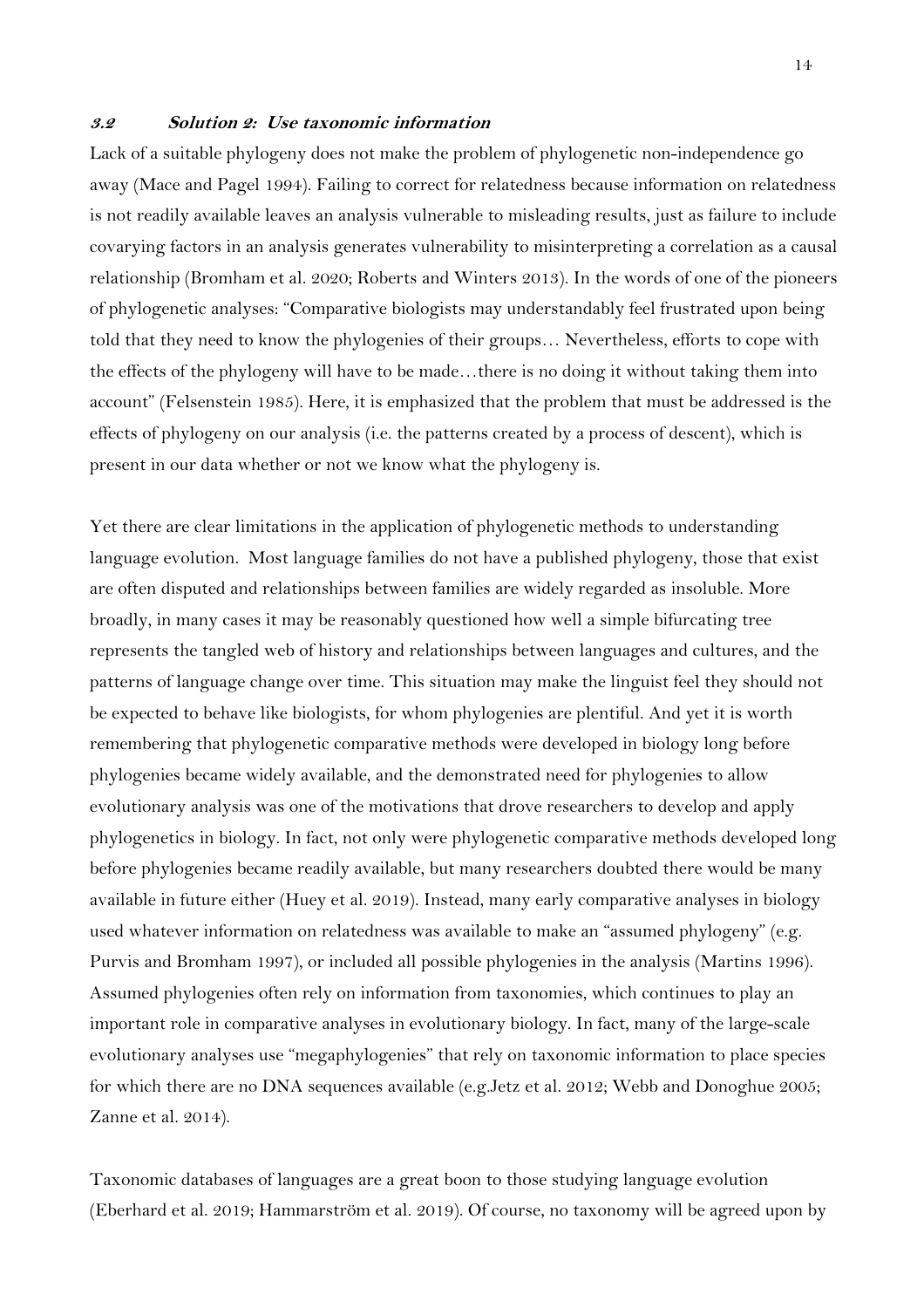all researchers, and yet there is clearly valuable information on relationships encoded in language taxonomies. Even if the exact relationships between languages in any given group are disputed, we may feel confident that all members of a particular group share a more recent common ancestor than any of them does with a far-flung language group from the other side of the world, and that we expect, on the whole, patterns of similarity and difference to be reflected those groupings. Taxonomic structure provides a platform for predicting patterns of covariation, which is precisely what is needed when comparing observations from different languages. Taxonomies may at least partially avoid the problem of circularity inherent in using language phylogenies (arising from cases where the same data are used to construct the phylogeny and to test hypotheses upon it), given that taxonomies often represent a qualitative statement of likely relationships based on an amalgam of many different observations rather than a quantitative analysis of comparative lexical data.

Taxonomies such as those in Ethnologue (Eberhard et al. 2019) or Glottolog (Hammarström et al. 2019) can be rendered into a tree either by hand or using freely available tools (e.g. Dediu 2018; Greenhill 2018). This tree does not have to consist entirely of bifurcating splits, each of which proposes an ancestral language split into two descendants. Instead, groups of related languages can be represented as "polytomies", comb-like structures that propose a common ancestor of a group of languages without indicating which languages in the group are more closely related to each other. This hierarchy should not be interpreted as a phylogeny as such: it represents patterns of relatedness, not the paths of divergence that ancestral languages took to produce contemporary diversity. For example, the branches of a tree made from a taxonomy should not be interpreted as evolutionary time. This is particularly the case where a tree is constructed for a sample of taxa and the nodes in the phylogeny are separated by default, unitary branch lengths (Bromham et al. 2018b). So how can taxonomies be used for methods that use branch length to infer expected patterns of change? One method is to distribute the nodes defining different taxonomic groups evenly, or scale them to the number of languages in the group (e.g. Roberts et al. 2015). However, this can have the effect of giving a greater time depth to groups containing more languages, which would not be reasonable if one group is diversifying more rapidly than another. An alternative approach is to fix the time depth to an accepted age for the group (or to an arbitrary age shared by all equivalent groups). Branch lengths can be scaled to give a relative reflection of the amount of expected similarity by assuming a time depth for family age and then using the number of levels of classification within the family to distribute nodes along the branches (see Bromham et al. 2018 for details). Use of a taxonomic tree with scaled branch lengths is not ideal, but it's a lot better than not correcting for relatedness at all.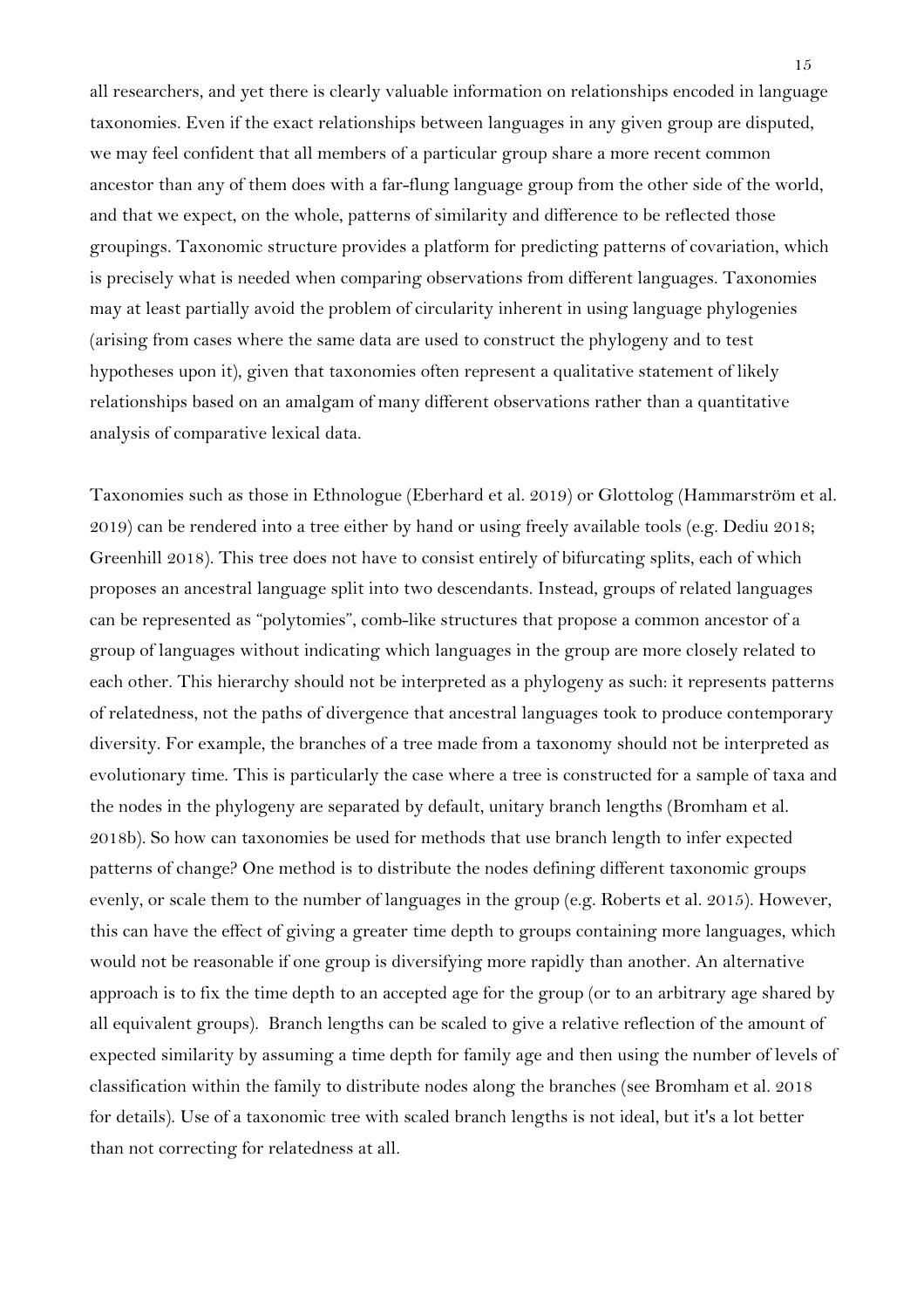## **3.3 Solution 3: Sister pairs**

Galton's problem of non-independence is a consequence of descent with modification: relatives start with the same ancestral features which may become modified over time, so the values of those traits in descendants show some level of dependence on the value in the ancestor, and therefore an association with among descendants. This is an ineluctable complication of comparing evolved entities. But the process of descent also provides a simple solution to the problem of non-independence, which is surprisingly robust to many of the problems of more sophisticated phylogenetic comparative methods discussed above.

One way to get around the problem of statistical non-independence due to descent would be to set up a replicated experiment. For example, if you were interested in the effect of population size on the patterns and rates of language evolution, you could take a bunch of humans with a shared language, divide them up into populations of different sizes, and see how their language changes over time in each replicate population (Raviv et al. 2019). You would need to leave the experiment to run for long enough for enough changes to accumulate to make meaningful comparisons of rate possible. For many targets of investigation, such as rate of lexical turnover or acquisition of grammatical features, the ideal experiment would take rather longer than the typical academic funding cycle and would be unlikely to make it past a sane ethics committee. But happily the experiment has already been run many times, without the intervention of university committees or funding agencies.

The peopling of the Pacific represents one of the greatest ocean-going migration events in the history of humanity. Expert navigators piloted double-hulled canoes over vast distances to establish populations on distant islands. The islands of Eastern Polynesia were the last great frontier of human migration, settled largely in the past millennium. Colonists arrived on the islands with everything they needed to establish settlement, and although they were not wholly isolated from other island societies, their languages inevitably changed over time and came to characterise each island culture. The carrying capacity for each population was apparently determined by available area, as the speaker populations of each island bears a predictable relationship to island size (Bromham et al. 2015). This resembles our ideal experiment – take a group of people with a shared language and distribute them into separate populations of different sizes, come back in a thousand years and see which ones have changed the fastest. But how do we compare rates of change?

One approach to comparing rates and population sizes would be to estimate rates of change along the branches of a phylogeny. But, even if a phylogeny is available, it is not straightforward to use it to compare rates of change in different languages. Language features can be recorded for any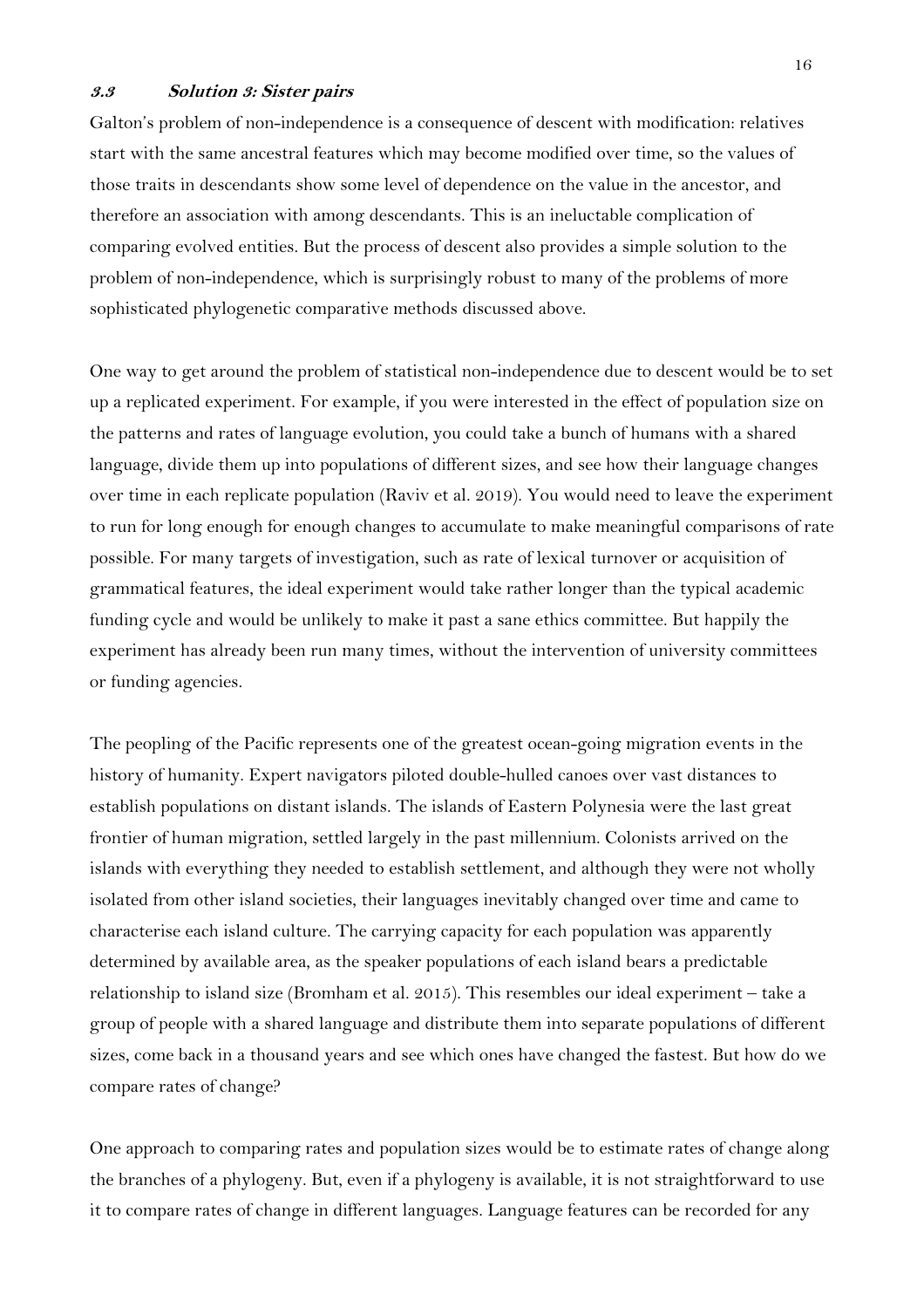sufficiently well-documented languages, but a rate requires a comparison between languages over a known timeframe. Rates depend on the accumulation of changes, so a rate estimate is expected to increase in precision the more changes have occurred. However, eventually so many changes have accumulated that past states may have been erased, making rates of change hard to accurately estimate due to saturation. So the statistical error in rates is related to both the speed of change and the time depth, and uncertainty in rates is likely to be high at the "shallow end" (recently diverged languages) and the "deep end" (ancient divergences) (Lanfear et al. 2010; Welch and Waxman 2008). To allow for the effect of time depth on comparisons, you need a way to fix the time interval across any comparisons, but you can't use the same data that you want to analyse rates for (for example, if you want to estimate rates of change in vocabulary it is problematic to use phylogenies with branch lengths estimated from lexical turnover).

There is a much simpler method that overcomes most of these problems, and does not require a fully-resolved, dated phylogeny. A sister pairs approach mimics an experimental design. The aim is to identify pairs of languages that are each other's closest relative. Any differences between the pair of languages must have evolved since they split from their shared common ancestor, whenever that was, so they have had the same amount of time to accumulate differences. This allows the calculation of relative rates of change: which sister has accumulated more differences since their shared ancestor? The acquisition or loss of language features in either sister lineage can be inferred by comparison to "outgroups" (languages that are more distantly related to either member of the pair). Selection of appropriate outgroups is a balancing act: too closely related and there is a danger that they may be more closely related to one of the sister languages than the other, too distantly related and the state in that language will be uninformative for determining the ancestral state of the sister pair. A good rule of thumb is to select the closest certain outgroup: the nearest relative that you can guarantee is more distantly related to either sister than either is to each other.

For example, we compared basic vocabulary between sister pairs of Polynesian languages to see if they shared cognate terms, or had lost or gained new words in those lexical categories (Bromham et al. 2015). If a particular cognate was found in only one language of the sister pair, but also in other languages in the family, this was taken as evidence that the cognate had been present in the common ancestor but then lost in one of the sister languages (Figure 4). If there was a novel word in one sister language that had no cognate in the other sister or any other members of the family, this was taken as evidence that the new word had been gained in that sister language alone. Of course, it is possible to think of ways that these assumptions could be violated for specific lexical items, but, given enough items of vocabulary (and as long as borrowings are excluded from the analysis), this comparison of cognates should indicate relative rates of gain and loss in a pair of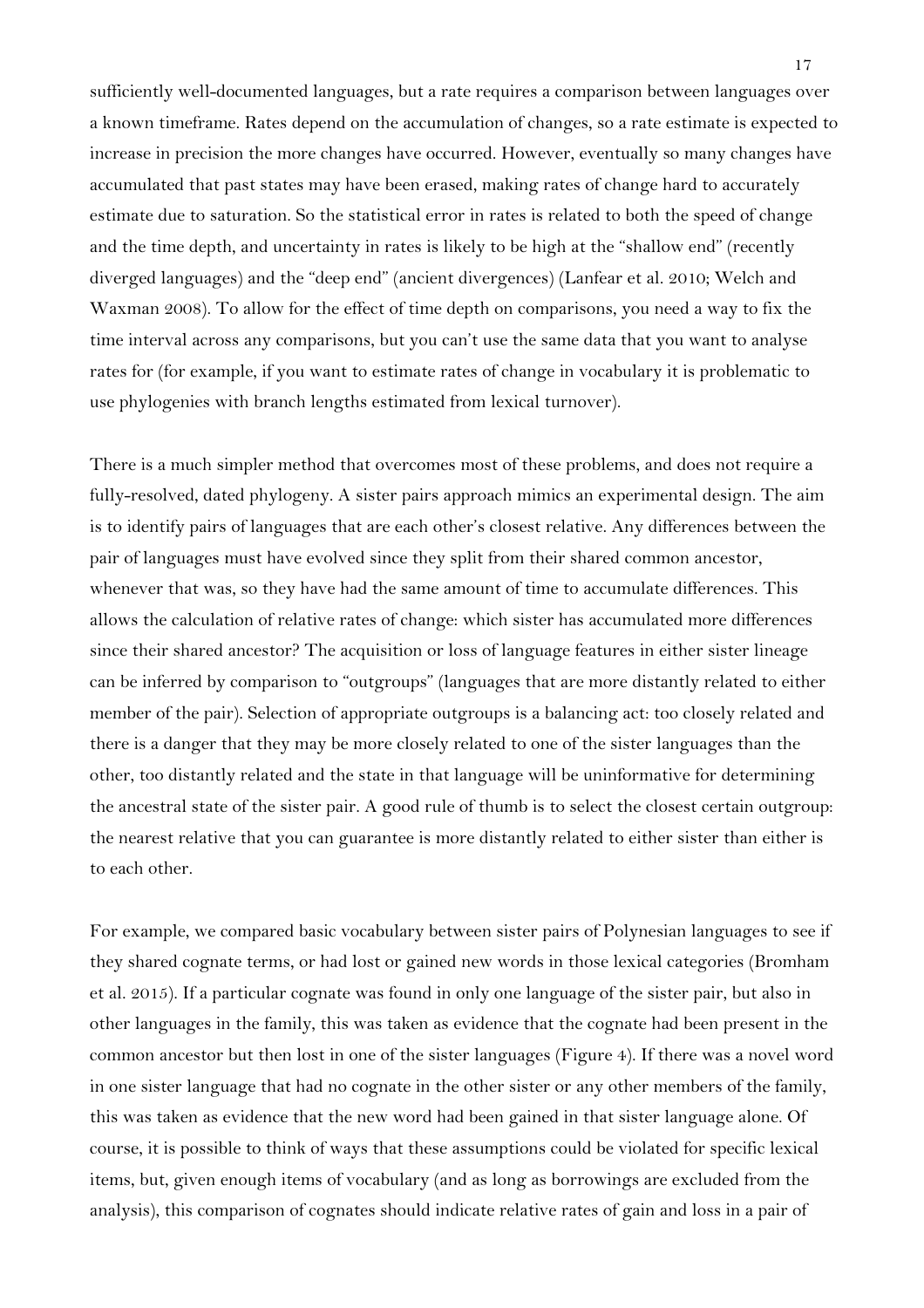languages. As long as each pair consists of two languages whose most recent common ancestor is not shared with any other such pair, and each language acquires changes independently of any other such population, then the differences in rate are statistically independent observations that can be combined together in an analysis. When this approach was applied to pairs of closely related Polynesian language, the larger population had a higher rate of gain of new words more often than would be expected by chance, but the smaller population typically had a higher rate of word loss (Bromham et al. 2015). As for any such analysis, care must be taken in extrapolating beyond the observed cases to general principles. For example, a similar analysis found an association between small population size and word loss in Indo-European languages (Greenhill et al. 2018), but not in Austronesian or Bantu languages, suggesting that the effect may not be universal, or may be overridden by other factors.

A sister pairs analysis is a conservative approach, because you can select just those pairs that you are sure are each other's closest relatives, based on archaeological or linguistic evidence, and ignore any languages for which the relationships are complex or uncertain. But it is also flexible with regard to information on relatedness: a phylogeny or taxonomy could be used to choose sister pairs, but it might equally involve written or oral history, archaeological evidence, or any other information that attests the history and relationships between languages. In other words, you can focus on what you do know, rather than what you don't know. Another advantage of the sister pairs approach is that the underlying assumptions are much less onerous than for more formal phylogenetic methods. It easier to compare rates because both members of a sister pair have had the same amount of time to acquire differences. For example, comparison between sister pairs of birds show that the sister species closer to the equator tended to have a greater rate of change in syllable diversity and song length (Weir and Wheatcroft 2010). And it doesn't rely on a specific model of language change, because it does not require model-based inference of ancestral states. The major disadvantage of the sister pairs approach is that it typically involves including only a fraction of the languages for which you have data, because some languages will not be included in the analysis because they are not pair of a suitable pair, and no comparisons between ancestral nodes are made (as they would be in a classic independent contrasts approach: Figure 2). This can lead to a misplaced feeling of sorrow at "throwing data away", but it comes with the assurance that the datapoints you have are sound evidence. While a sister-pairs analysis may have fewer apparent datapoints, every datapoint is well-attested and based on actual observed languages, not on model-based inference of ancestral states.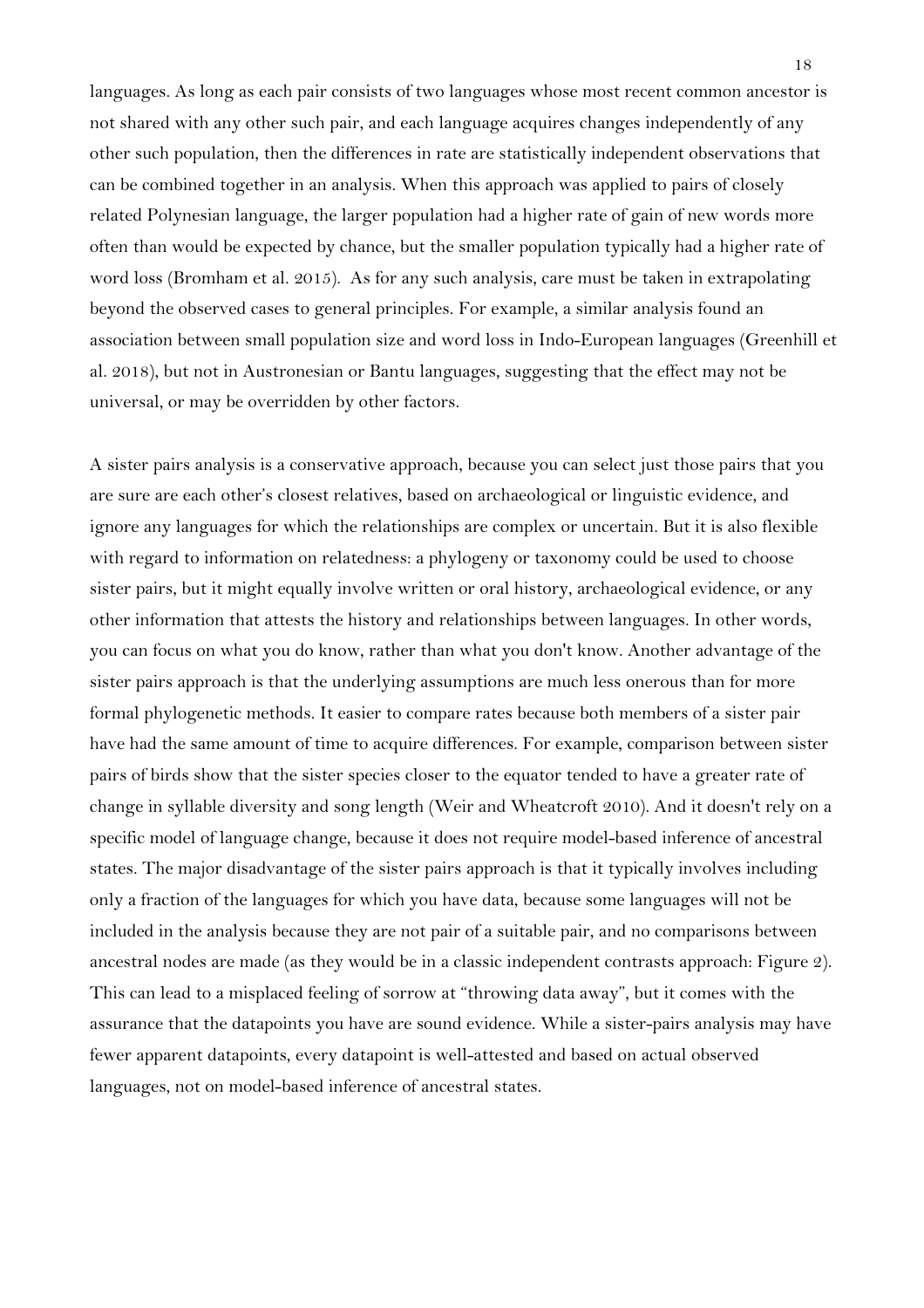#### **4. Practical solutions to the problem of proximity**

There are several ways that spatial proximity generates statistical non-independence in comparative language data. One is a direct effect of languages in contact influencing each other. For example, grammatical similarities between middle Andean languages from the Aymaran and Quechuan language families have been attributed to convergence rather than inheritance of a common grammatical system: continued contact between speaker populations might have favoured harmonisation of grammar (Adelaar 2012). But proximity will also create statistical nonindependence even in the absence of significant contact or borrowing, through shared environment and history. For example, well-known spatial patterns in language diversity mean that two neighbouring areas are more likely to have similar values for language diversity than either has with a distant area (which is why language diversity correlates with both parasite load and chocolate consumption). Therefore unrelated variables that both show spatial patterning will tend to generate correlations between trait values (because the northern European countries with high chocolate consumption have relatively low language diversity, and tropical areas with high language diversity also have high parasite loads (Bromham et al. 2018b).

Shared spatial patterns may be caused by a shared covariant. For example, both language diversity and pathogen diversity have a latitudinal gradient (Collard and Foley 2002; Guernier et al. 2004; Mace and Pagel 1995). This may because aspects of climate, such as temperature and precipitation and growing season, influence both biodiversity and languages (Hua et al. 2019) – for example, it has been suggested that the length of the growing season per year influences language diversity by allowing more, smaller self-sufficient cultural groups to be supported within a given area (Nettle 1998). But it is also possible to get clustering of traits simply through the process of language evolution. For example, an association has been noted between the occurrence of tonal languages and humid climates (Everett et al. 2016). But if tonal languages tend to give rise to other tonal languages (or, to put it another way, if a language is more likely to be tonal if it is derived from an ancestral tonal language than if it had no tonal ancestors), then tonality will cluster on the phylogeny, and tonal languages will also cluster in space (Figure 5). Languages in the same area will experience similar climates, so there is likely to be an association between climate and tonality even in the absence of a causal link between the two. This effect can be magnified by the uneven distribution of languages across the globe: there are more languages in humid areas, so we should expect that there are also more tonal languages in humid areas (Collins 2016).

The clustering of tonal languages could also generate associations with anything else that shows geographic clustering, for example human genetic variants. Tonal languages have been shown to be associated with particular variants of genes (Dediu and Ladd 2007), and this association, along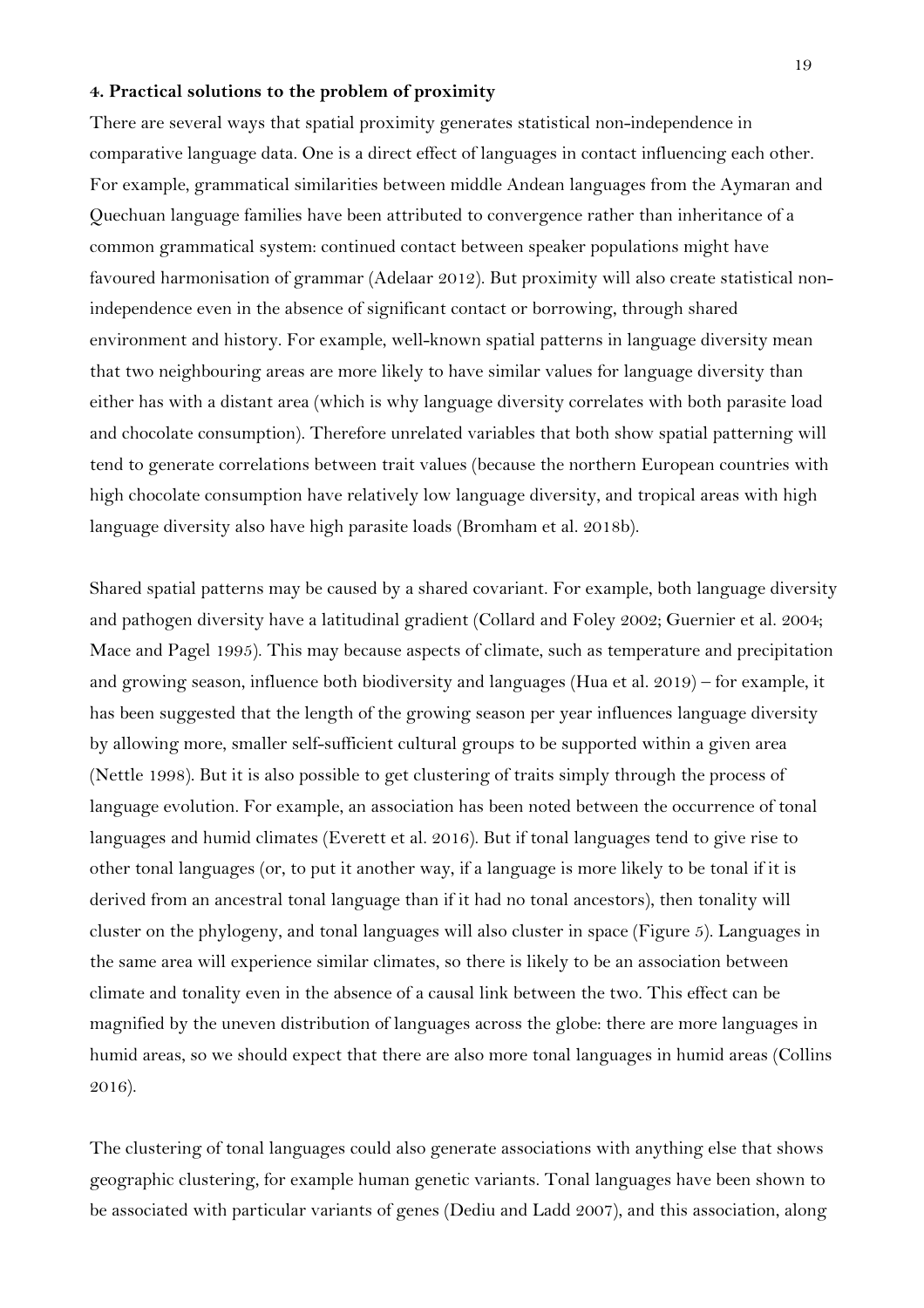with other evidence, has been interpreted as evidence for an interplay between human genetic adaptation and language evolution. But, due to histories of migration, settlement and intermixing, human populations tend to show spatial patterning of genetic variants (which is why DNA analysis is so useful for tracking the history of human populations). So we should not be surprised to find spatial patterns of language variation that correspond to spatial patterns in genetic variation, even in the absence of a causal link between genes and language. For example, tonal languages are also associated with genetic variants in human mitochondrial DNA (Collins 2017), even though it would be difficult to think of a direct association between mitochondrial variants and language tonality (given that mitochondrial genes are associated with basic processes of energy metabolism). Comparison to expected patterns of genetic difference will help to distinguish a pattern due to simple diffusion (Dediu and Ladd 2007), but any locally selected variant might correlate with clustered language features, even if not directly functionally related. These patterns do not invalidate adaptive hypotheses of language change, but they require us to rule out more mundane patterns of co-variation before calling upon adaptive explanations. Here I discuss two different kinds of data that can be used to account for spatial proximity – gridded variables from map-based data and pairwise distances between locations – but these share the same fundamental logic of using the distance between observations to generate an expectation of their likely covariation.

## **4.1 Solution 1: Grid-based spatial data**

One solution to the problem of proximity creating patterns of covariation is to do as Galton (1889a) suggested, and to put the data on a map and ask whether the association between the two variables of interest is greater than you would expect given their spatial distribution. In some cases, spatial data can be drawn from distributions available for local or global maps, which can then be used to derive other factors of interest such as climate, biodiversity or human population density. Information on spatial patterns of language diversity be generated from georeferenced polygons of geographical ranges of languages, such that the diversity of languages can be expressed for equal-area grids by counting how many languages overlap each grid cell (Amano et al. 2014; Hua et al. 2019).

For example, a study of language diversity and biodiversity in New Guinea used distribution maps to generate species and language counts for equal-area grids across the whole island. This led to the surprising conclusion that there is a significant negative correlation between endangered languages and endangered mammal species, because areas with high language endangerment tended to have low mammal endangerment and vice versa (Turvey and Pettorelli 2014). Treating each grid cell as an independent data point is equivalent to saying that at every location on New Guinea, the number of endangered languages is free to respond to variation in the number of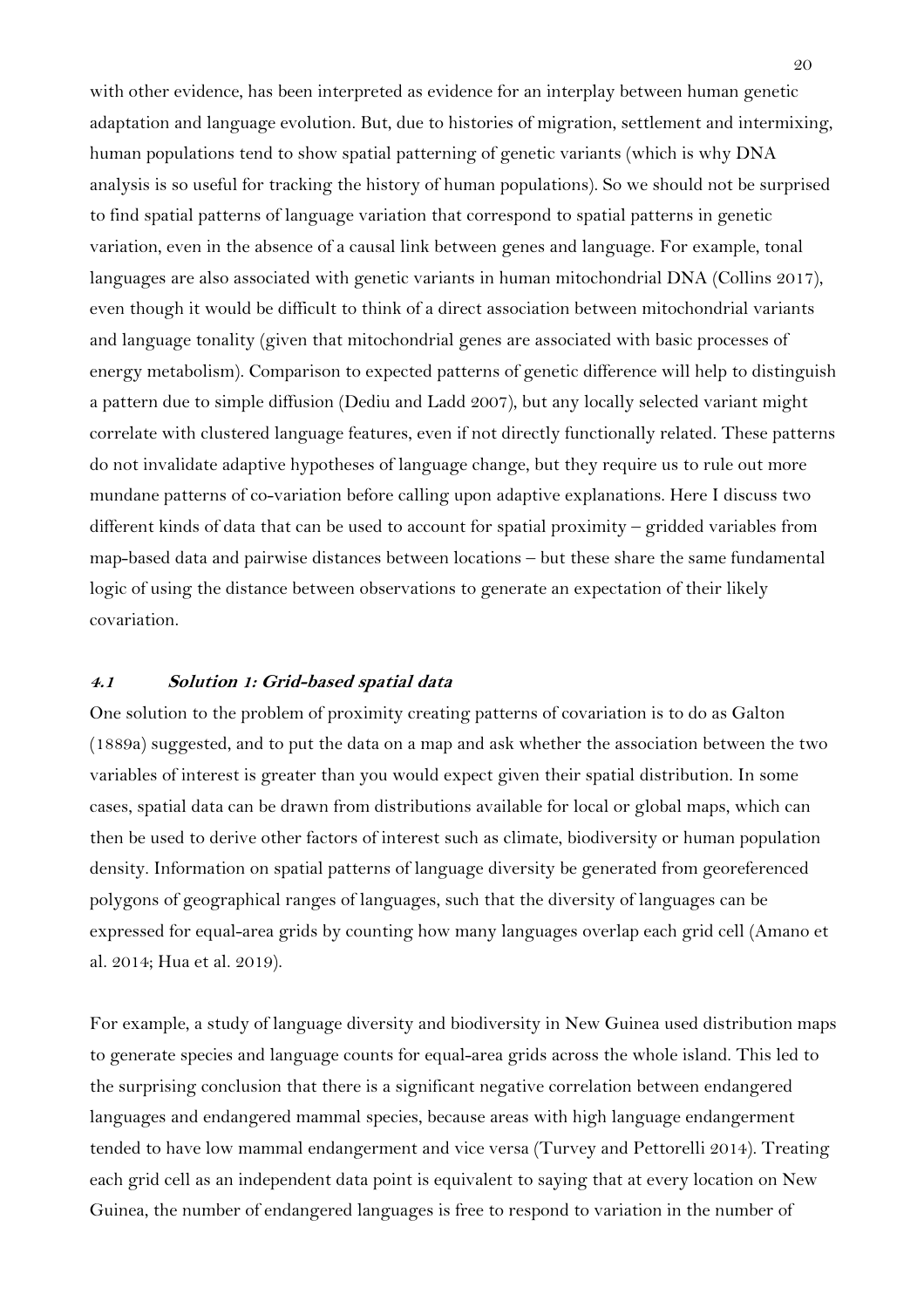endangered species, or vice versa (or that both are free to respond to changes in some other unmeasured causal factor). In other words, each grid cell is treated as an independent test of the association between endangered languages and endangered species. But there might be broadscale geographic patterns that run over many different grid cells, such that a single event or process has affected the values in multiple datapoints.

When you plot the data on a map, it is clear that there are two distinct patterns; there are more endangered mammals in the highlands, and there are more threatened languages on the lowlands of the northern coast (Figure 6). Perhaps the distinct patterns in languages and species are due to different processes acting in different regions, such as different patterns of impact of human migration in highlands and lowlands due to differences in social or political history, or particular climatic events that affected the regions differently. Or perhaps there is some common factor, such as the difference in speaker population sizes between the areas. It might be that there are more endangered languages in the lowlands than the highlands due to historically smaller speaker population sizes, for example due to the effects of malaria (Foley 2000), while the much higher population density of the highlands put more pressure on mammals species through hunting and forest clearance (Flannery 1995). Whatever the explanation of this pattern, the practical upshot is that if you sample the number of endangered mammals and languages for grid squares covering the country, every time you sample a point in the northern lowlands you will find it has fewer threatened mammals and more threatened languages, and every time you sample a point in the highlands you will find it has high incidence of threatened mammals but low numbers of threatened languages (Bromham 2017). If you plot all of these points on a graph, you will see a pattern: many points with high language threat have low mammal threat, and vice versa, but this may be reflecting a single instantiation of an increase in language threat or species endangerment that affected multiple neighbouring grid cells, not a repeated test of what happens to one variable when the other changes.

You can deal with this pseudoreplication by taking the covariation between grid cells into account. The distance between grid cells can be used to generate a matrix of covariation that tells you how similar you should expect observations to be based only on their proximity. You can then look for any patterns above and beyond these expected levels of covariation due to distance. When you apply this analysis to the New Guinea data, there is no relationship between endangered languages and endangered mammals beyond what you would expect from their distribution on the map (Cardillo et al. 2015).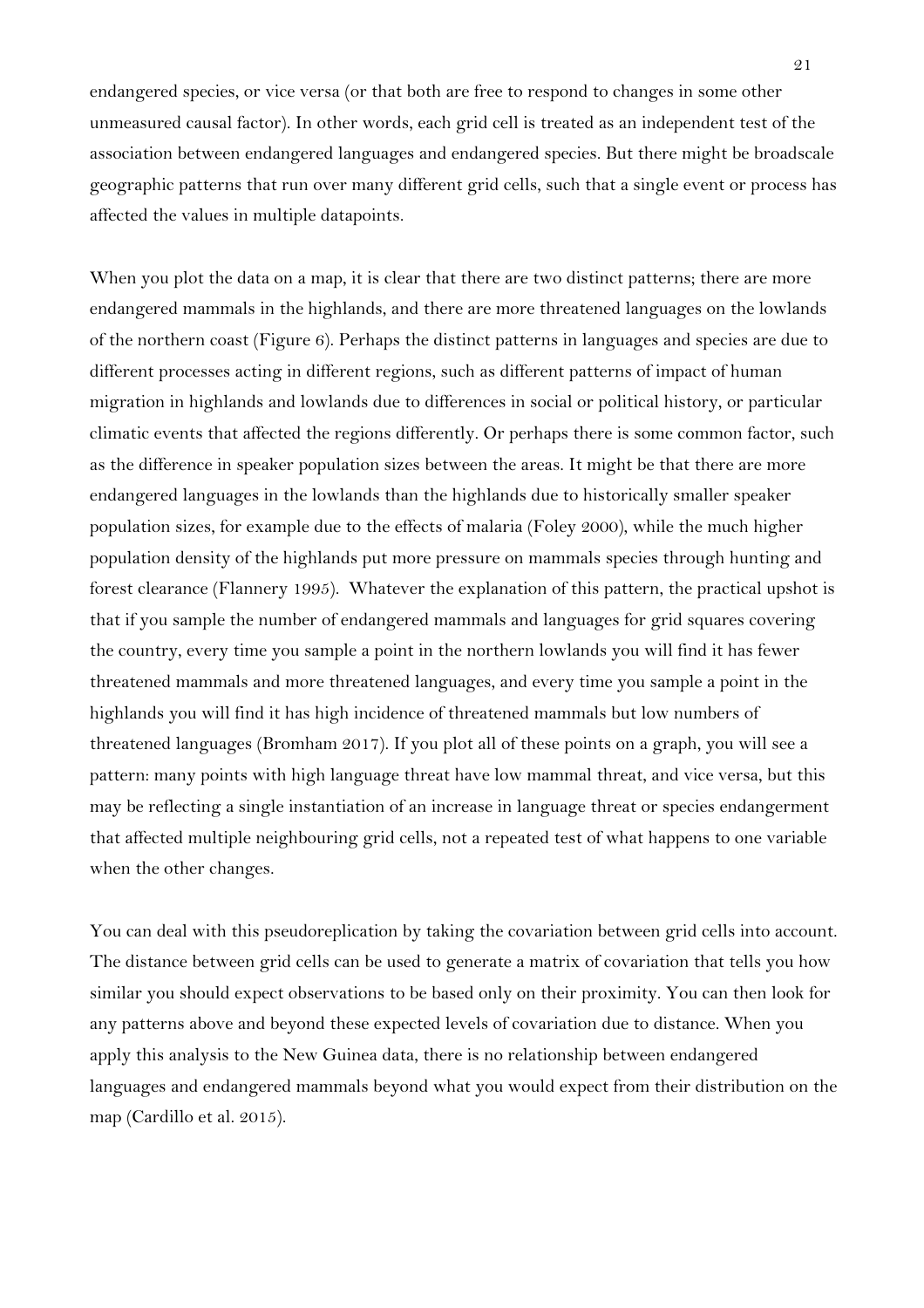## **4.2 Solution 2: Distance between languages**

Cross-linguistic analyses often use variables collected at the level of languages or countries, with values for defined areas rather than continuously distributed. Relatedness and proximity are just as much of a problem for these analyses: neighbouring countries will tend to be more similar in many respects than they are to more distant countries, and this will generate associations between variables even if they have no causal connections. There are several ways to account for the proximity between languages, cultures or countries without requiring continuous spatial data. One approach is to use location as a factor in the analysis – that is, you add co-ordinates or other spatial information to your analysis along with all the variables you are interested in and see how much of the variation it explains (e.g. Dediu and Ladd 2007). This approach asks how much of the variation between observations can be explained by knowing their location. But a more principled approach is to use the location data as *a priori* information on expected patterns of covariation. This could be in the form of a matrix of pairwise distances, using, for example, the distance between the central point of countries, or between the borders of the language distributions, or whatever measure of distance is most salient to the question at hand. Using this approach, we start with the knowledge that some languages are closer to each other than others and that this is likely to shape the variation we see, then we ask if we can detect associations between variables above and beyond the association you get "for free" simply through the patterns of spatial proximity. This approach to accounting for covariation due to distance has the advantage that it can be dovetailed with the expected covariation due to relatedness, so that the expected variance is described using terms for both the phylogenetic distance and the physical distance between observations, plus a term that describes the relative contributions of relatedness and proximity (Freckleton and Jetz 2008). This approach allows comparison of the relative amount of influence of space and phylogeny on patterns of variation in the data (Hua et al. 2019).

## **Conclusions**

" There cannot be 'solutions' to the problems posed by comparative data, then, only approximation to solutions based upon our current understanding… the choice of a particular approach for analysing comparative data will often depend less upon knowledge that one technique is superior to another, than on a set of beliefs about the workings of evolution for a particular set of species and variables. " *Harvey PH, Pagel M (1991) The comparative method in evolutionary biology. Oxford University Press, Oxford, page 120*

Comparative linguists have long been aware of the special challenges associated with analysing the products of descent with modification. The moniker 'Galton's problem' is usually taken to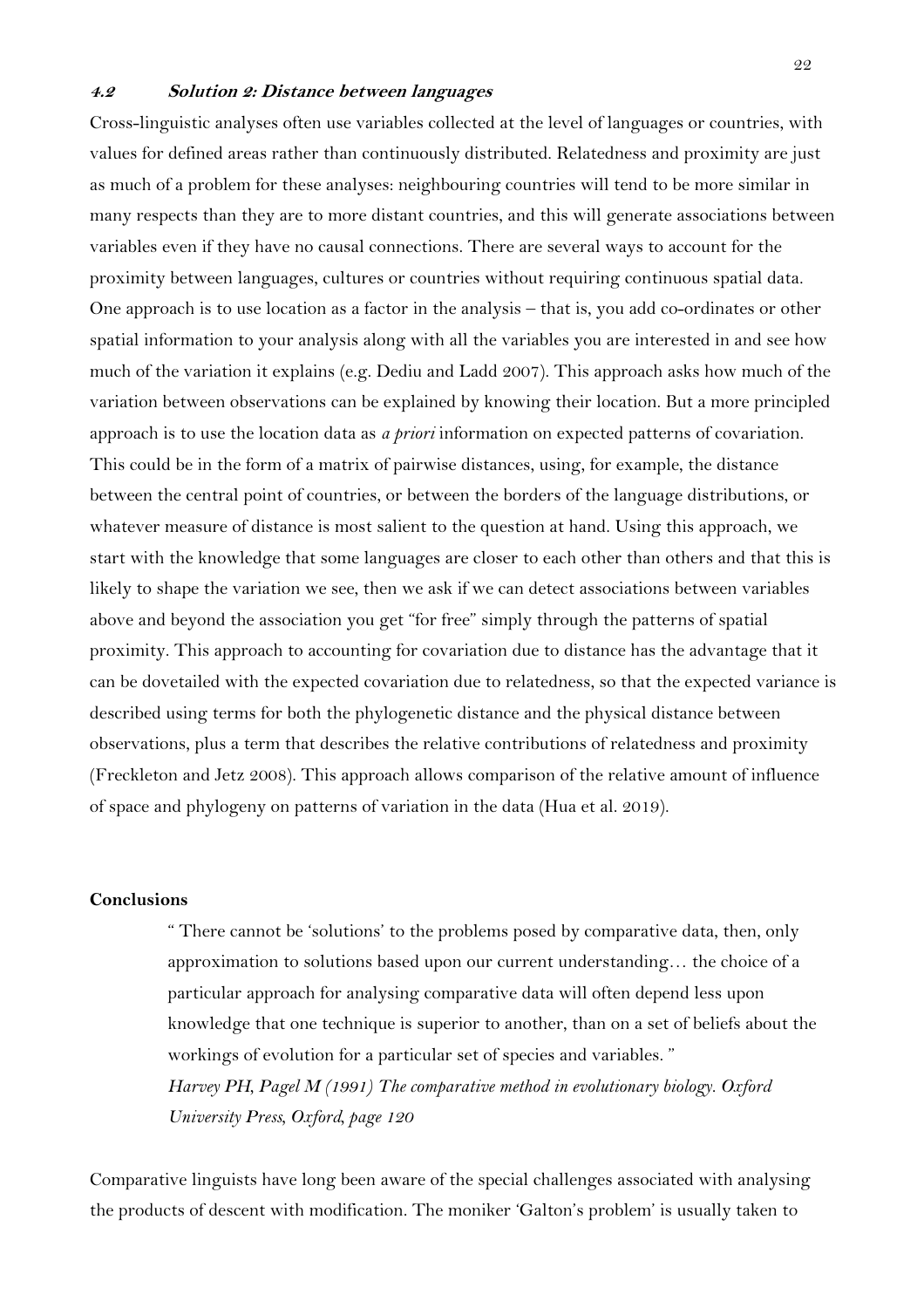refer to the problem of phylogenetic non-independence: close relatives are likely to be similar in many ways, and this can generate patterns of covariation between variables even in the absence of a direct causal connection. But Galton also highlight the problem of spatial non-independence: languages distributed in the same area share a history and environment that can generate apparent links between environmental features and aspects of language which may be due to shared distribution rather than a causal relationship.

Despite the long awareness of Galton's problem, there has not been a consistent approach to solving this problem that is universally applied or widely accepted. In part, this is due to a perception that it is not possible to correct for phylogenetic non-independence without a known phylogeny, which is a luxury most linguists don't have. But there are many ways of improving comparative analyses using whatever information on relatedness and proximity is available, for example from taxonomies, language compendia, archaeological evidence, ethnographic histories or sociopolitical information. The techniques described in this paper can be applied to any comparative study of languages, with the only limitation being whether the researcher can generate sufficient statistically independent observations from their data to make a valid test of alternative hypotheses. None of these approaches are perfect. But they are all a lot better than doing nothing to address Galton's problem.

**Acknowledgements:** I thank Marcel Cardillo for practical statistics help and valuable feedback, Andrew Ritchie for their helpful comments on the manuscript, and the MacroEvoEco group at ANU for enlightening discussions, including Xia Hua, Russell Dinnage, Hedvig Skirgård and Alex Skeels.

# **References cited**

- Adelaar WF (2012) Modeling convergence: Towards a reconstruction of the history of Quechuan–Aymaran interaction. Lingua 122(5):461-469
- Amano T, Sandel B, Eager H, Bulteau E, Svenning J-C, Dalsgaard B, Rahbek C, Davies RG, Sutherland WJ (2014) Global distribution and drivers of language extinction risk. Proceedings of the Royal Society B: Biological Sciences 281(1793):20141574
- Atkinson QD, Gray RD (2005) Curious parallels and curious connections—phylogenetic thinking in biology and historical linguistics. Systematic Biology 54(4):513-526
- Bastide P, Solís-Lemus C, Kriebel R, William Sparks K, Ané C (2018) Phylogenetic comparative methods on phylogenetic networks with reticulations. Systematic Biology 67(5):800-820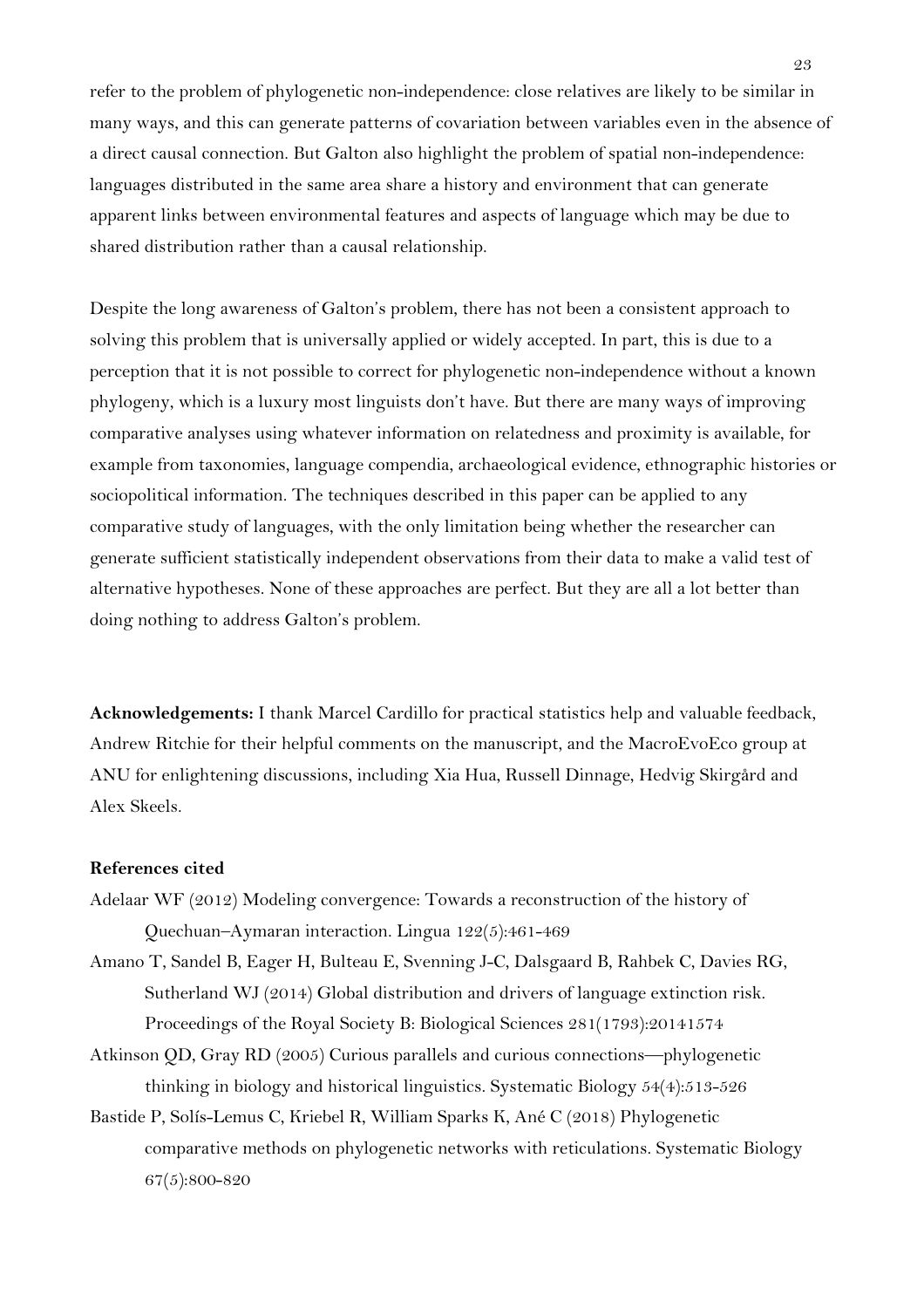- Berlin B, Kay P (1969) Basic Color Terms: Their Universality and Evolution. Univ of California Press, Berkeley, CA
- Blomberg SP, Garland T, Jr., Ives AR (2003) Testing for phylogenetic signal in comparative data: behavioral traits are more labile. Evolution 57(4):717-745
- Bouckaert R, Lemey P, Dunn M, Greenhill SJ, Alekseyenko AV, Drummond AJ, Gray RD, Suchard MA, Atkinson QD (2012) Mapping the origins and expansion of the Indo-European language family. Science 337(6097):957-960
- Bouckaert RR, Bowern C, Atkinson QD (2018) The origin and expansion of Pama–Nyungan languages across Australia. Nature Ecology & Evolution 2(4):741-749
- Bromham L (2016) Testing hypotheses in macroevolution. Studies in History and Philosophy of Science Part A 55:47-59
- Bromham L (2017) Curiously the same: swapping tools between linguistics and evolutionary biology. Biology & Philosophy 32(6):855–886
- Bromham L (2019) Six impossible things before breakfast: assumptions, models, and belief in molecular dating. Trends in Ecology & Evolution 34(5):474-486
- Bromham L, Duchêne S, Hua X, Ritchie A, Duchêne D, Ho S (2018a) Bayesian molecular dating: Opening up the black box. Biological Reviews 93(2):1165-1191
- Bromham L, Hua X, Cardillo M, Schneemann H, Greenhill SJ (2018b) Parasites and politics: why cross-cultural studies must control for relatedness, proximity and covariation. Royal Society Open Science 5(8):181100
- Bromham L, Hua X, Fitzpatrick TG, Greenhill SJ (2015) Rate of language evolution is affected by population size. Proceedings of the national Academy of Sciences USA 112: 2097– 2102
- Bromham L, Skeels A, Schneemann H, Dinnage R, Hua X (2020) Why do hot countries have spicy food? The challenges of testing hypotheses with cross-cultural data. Nature Human Behaviour Submitted
- Bryant D, Filimon F, Gray R (2005) Untangling our past: Languages, trees, splits and networks. In: Mace R, Holden S, Shennan S (eds) The evolution of cultural diversity: a phylogenetic approach. Left Coast Press, Walnut Creek
- Bulmer M (2003) Francis Galton: pioneer of heredity and biometry. The Johns Hopkins Press, Baltimore
- Cardillo M, Bromham L, Greenhill SJ (2015) Links between language diversity and species richness can be confounded by spatial autocorrelation. Proceedings of the Royal Society B: Biological Sciences 282:20142986
- Chen MK (2013) The effect of language on economic behavior: Evidence from savings rates, health behaviors, and retirement assets. American Economic Review 103(2):690-731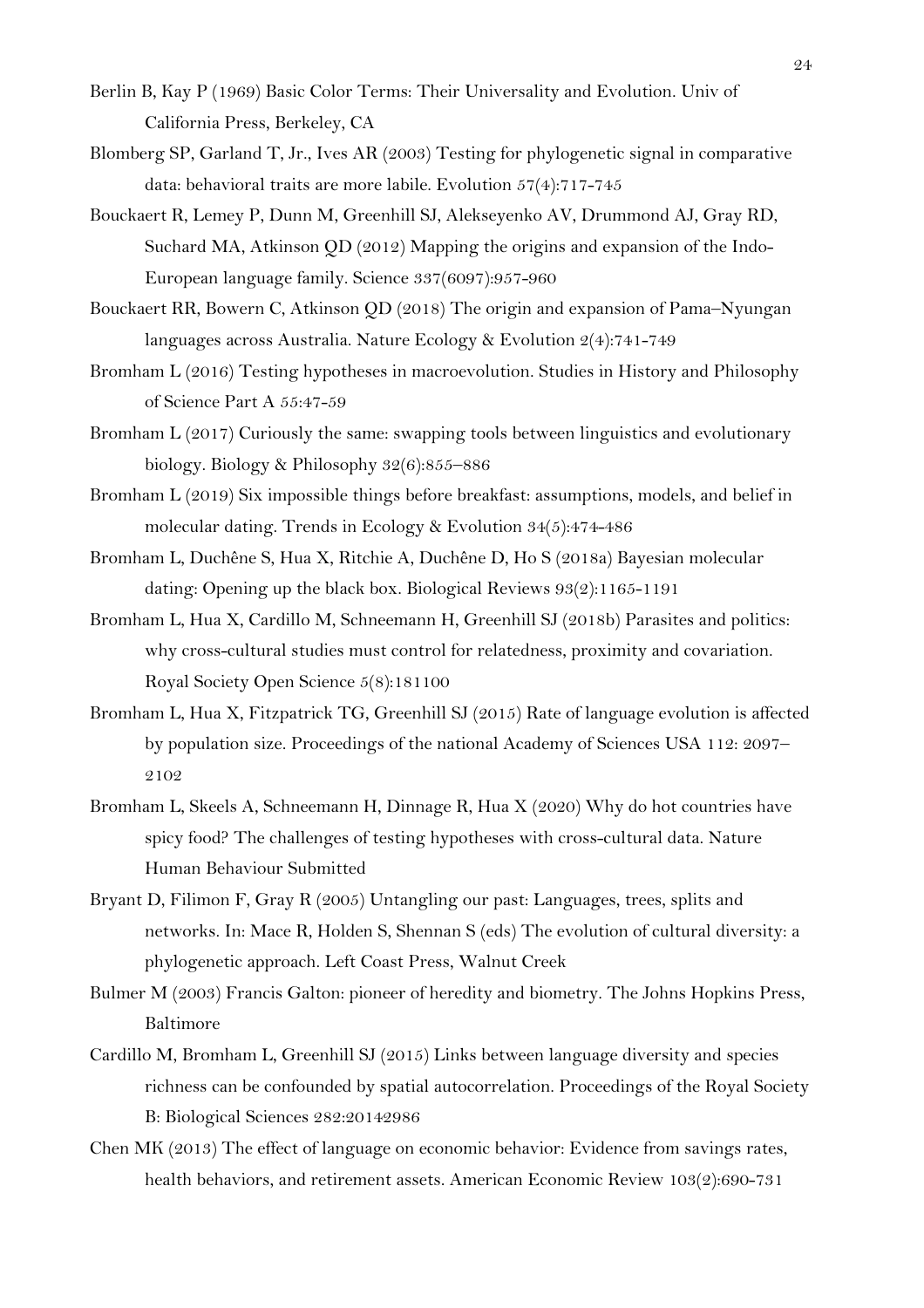- Collard IF, Foley RA (2002) Latitudinal patterns and environmental determinants of recent human cultural diversity: do humans follow biogeographical rules? Evolutionary Ecology Research 4(3):371-383
- Collins J (2016) Commentary: the role of language contact in creating correlations between humidity and tone. Journal of Language Evolution 1(1):46-52
- Collins J (2017) Real and spurious correlations involving tonal languages. In: Enfield NJ (ed) Dependencies in language. Language Science Press., Berlin, pp 129–140
- Daneyko T, Bentz C (2019) Click languages tend to have large consonant inventories: Implications for language evolution and change. In: Sahle Y, Reyes-Centeno H, Bentz C (eds) Modern Human Origins and Dispersal. Kerns Verlag,
- Dediu D (2018) Making genealogical language classifications available for phylogenetic analysis: Newick trees, unified identifiers, and branch length. Language Dynamics and Change 8(1):1-21
- Dediu D, Ladd DR (2007) Linguistic tone is related to the population frequency of the adaptive haplogroups of two brain size genes, ASPM and Microcephalin. Proceedings of the National Academy of Sciences 104(26):10944-10949
- Denis D (2001) The origins of correlation and regression: Francis Galton or Auguste Bravais and the error theorists. History and Philosophy of Psychology Bulletin 13(2):36-44
- Dow MM, Eff EA (2008) Global, regional, and local network autocorrelation in the standard cross-cultural sample. Cross-Cultural Research 42(2):148-171
- Dunn M, Greenhill SJ, Levinson SC, Gray RD (2011) Evolved structure of language shows lineage-specific trends in word-order universals. Nature 473(7345):79-82
- Dunn RR, Davies TJ, Harris NC, Gavin MC (2010) Global drivers of human pathogen richness and prevalence. Proceedings of the Royal Society B: Biological Sciences 277(1694):2587-2595
- Eberhard DM, Simons GF, Fennig CD (2019) Ethnologue: Languages of the World. Twentysecond edition (www.ethnologue.com). In: SIL International, Dallas, Texas
- Eff EA (2004) Does Mr. Galton still have a problem? Autocorrelation in the standard crosscultural sample. World Cultures 15(2):153-170
- Everett C, Blasí DE, Roberts SG (2016) Language evolution and climate: the case of desiccation and tone. Journal of Language Evolution 1(1):33-46
- Felsenstein J (1985) Phylogenies and the comparative method. Am Nat 125:1-15
- Fincher CL, Thornhill R (2008) A parasite-driven wedge: infectious diseases may explain language and other biodiversity. Oikos 117(9):1289-1297
- Flannery T (1995) Mammals of New Guinea. Reed Books, Sydney
- Foley WA (2000) The Languages of New Guinea. Annual Review of Anthropology 29(1):357- 404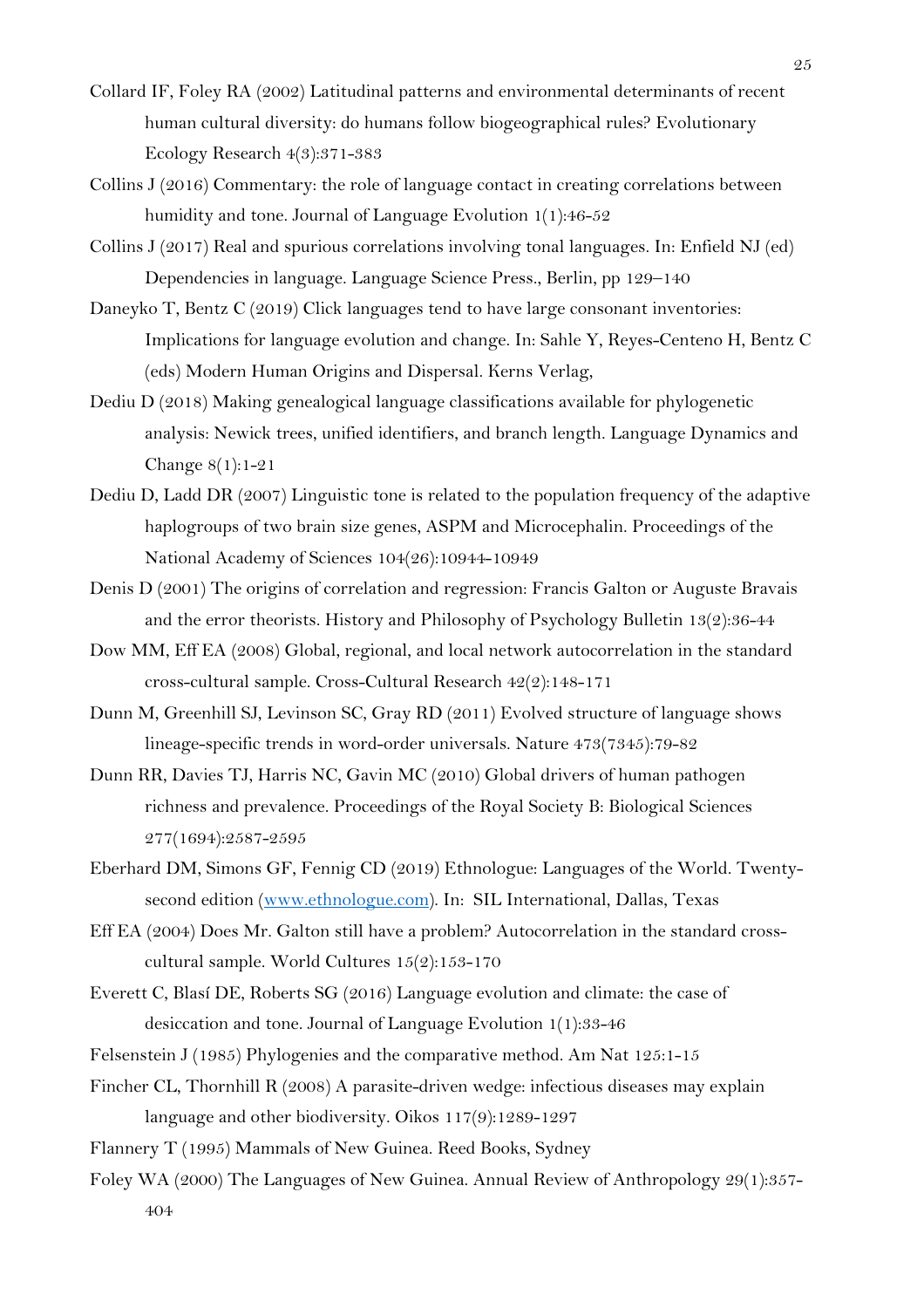- Folyovich A, Jarecsny T, Janoska D, Dudas E, Beres-Molnar KA, Botos N, Biczo D, Toldi G (2019) Csokoládéfogyasztás és a magyar Nobel-díjasok [Chocolate consumption and Hungarian Nobel laureates]. Orv Hetil 160(1):26-29
- Freckleton RP, Jetz W (2008) Space versus phylogeny: disentangling phylogenetic and spatial signals in comparative data. Proceedings of the Royal Society B: Biological Sciences 276(1654):21-30
- Galton F (1889a) Comment on 'On a Method of Investigating the Development of Institutions; Applied to Laws of Marriage and Descent' by E. B. Tylor. The Journal of the Anthropological Institute of Great Britain and Ireland 18:245-272
- Galton F (1889b) I. Co-relations and their measurement, chiefly from anthropometric data. Proceedings of the Royal Society of London 45(273-279):135-145
- Galton F (1906) Cutting a round cake on scientific principles. Nature 75:173
- Gray RD, Drummond AJ, Greenhill SJ (2009) Language phylogenies reveal expansion pulses and pauses in Pacific settlement. Science 323(5913):479-483
- Greenhill SJ (2018) treemaker: A Python tool for constructing a Newick formatted tree from a set of classifications. The Journal of Open Source Software (JOSS) 3(31)
- Greenhill SJ, Atkinson QD, Meade A, Gray RD (2010) The shape and tempo of language evolution. Proceedings of the Royal Society B: Biological Sciences 277(1693):2443-2450
- Greenhill SJ, Blust R, Gray RD (2008) The Austronesian basic vocabulary database: from bioinformatics to lexomics. Evolutionary bioinformatics online 4:271
- Greenhill SJ, Gray RD (2009) Austronesian language phylogenies: Myths and misconceptions about Bayesian computational methods. Austronesian historical linguistics and culture history: a festschrift for Robert Blust. Canberra: Pacific Linguistics:375-397
- Greenhill SJ, Hua X, Welsh CF, Schneemann H, Bromham L (2018) Population Size and the Rate of Language Evolution: A Test Across Indo-European, Austronesian, and Bantu Languages. Frontiers in Psychology 9:576
- Grollemund R, Branford S, Bostoen K, Meade A, Venditti C, Pagel M (2015) Bantu expansion shows that habitat alters the route and pace of human dispersals. Proceedings of the National Academy of Sciences 112(43):13296-13301
- Guernier V, Hochberg ME, Guégan J-F (2004) Ecology drives the worldwide distribution of human diseases. PLoS Biol 2(6):e141
- Hammarström H, Forkel R, Haspelmath M (2019) Glottolog 4.0. (Available online at http://glottolog.org/) In: Max Planck Institute for the Science of Human History, Jena
- Harmon LJ (2019) Phylogenetic Comparative Methods. Independent publication, Moscow, Idaho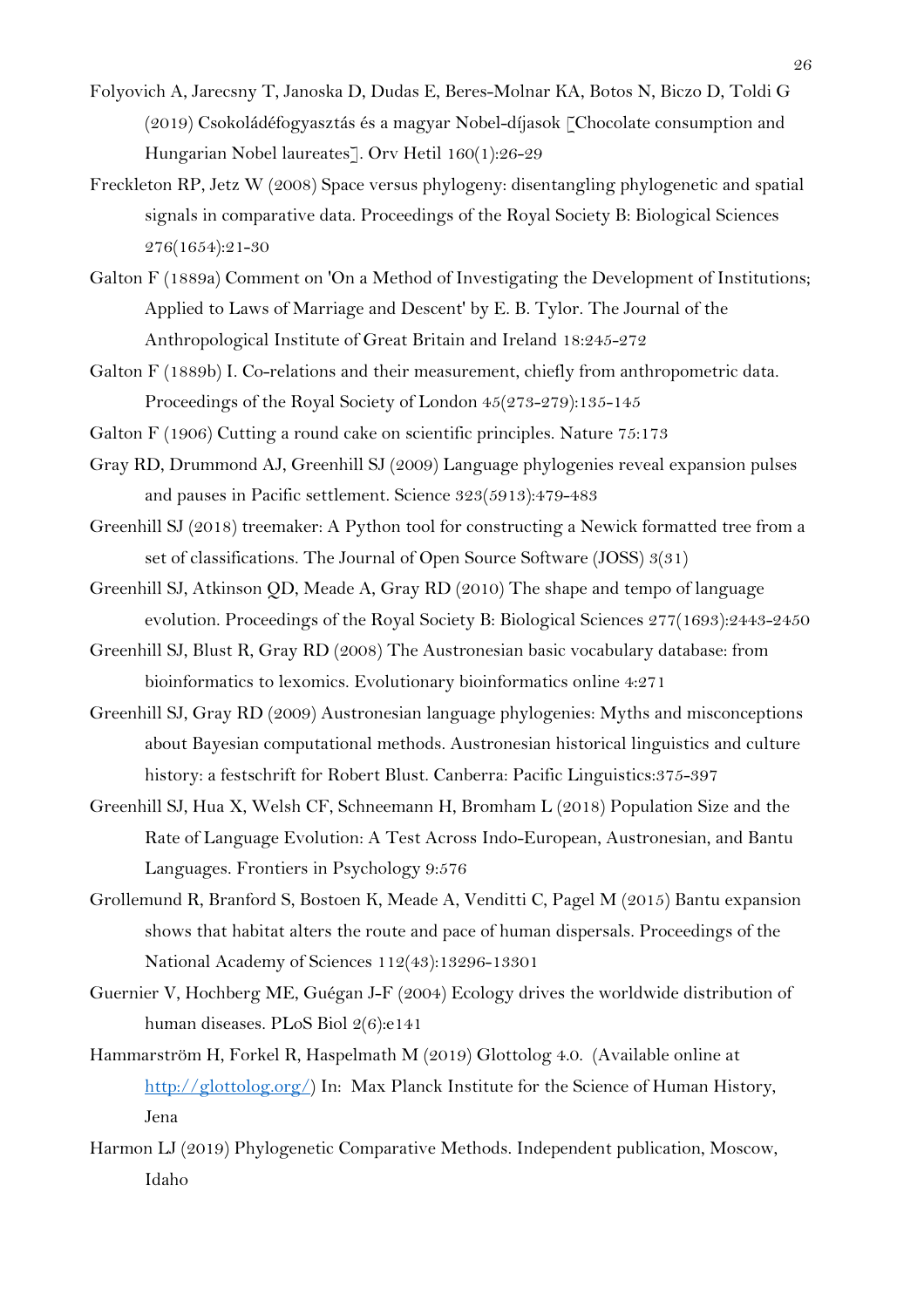- Harvey PH, Pagel M (1991) The comparative method in evolutionary biology. Oxford University Press, Oxford
- Harvey PH, Purvis A (1991) Comparative methods for explaining adaptations. Nature 351(6328):619-624
- Haynie HJ, Bowern C (2016) Phylogenetic approach to the evolution of color term systems. Proceedings of the National Academy of Sciences USA 113(48):13666-13671
- Höhna S, Landis MJ, Heath TA, Boussau B, Lartillot N, Moore BR, Huelsenbeck JP, Ronquist F (2016) RevBayes: Bayesian phylogenetic inference using graphical models and an interactive model-specification language. Systematic Biology 65(4):726-736
- Hua X, Greenhill SJ, Cardillo M, Schneemann H, Bromham L (2019) The ecological drivers of variation in global language diversity. Nature Communications 10(1):2047
- Huey RB, Garland Jr T, Turelli M (2019) Revisiting a key innovation in evolutionary biology: Felsenstein's "Phylogenies and the comparative method". The American Naturalist 193(6):755-772
- Jaeger TF, Graff P, Croft W, Pontillo D (2011) Mixed effect models for genetic and areal dependencies in linguistic typology. Linguistic Typology 15(2):281
- Jetz W, Thomas G, Joy J, Hartmann K, Mooers A (2012) The global diversity of birds in space and time. Nature 491(7424):444-448
- Jordan FM (2011) A phylogenetic analysis of the evolution of Austronesian sibling terminologies. Human biology 83(2):297-321
- Kitchen A, Ehret C, Assefa S, Mulligan CJ (2009) Bayesian phylogenetic analysis of Semitic languages identifies an Early Bronze Age origin of Semitic in the Near East. Proceedings of the Royal Society B: Biological Sciences 276(1668):2703-2710
- Koplenig A (2019) Language structure is influenced by the number of speakers but seemingly not by the proportion of non-native speakers. Royal Society open science 6(2):181274
- Kummu M, Varis O (2011) The world by latitudes: A global analysis of human population, development level and environment across the north–south axis over the past half century. Applied geography 31(2):495-507
- Lanfear R, Welch JJ, Bromham L (2010) Watching the clock: Studying variation in rates of molecular evolution. Trends. Ecol. Evol. 25(9):495-503
- Lee S, Hasegawa T (2011) Bayesian phylogenetic analysis supports an agricultural origin of Japonic languages. Proceedings of the Royal Society B: Biological Sciences
- Levinson SC, Gray RD (2012) Tools from evolutionary biology shed new light on the diversification of languages. Trends in cognitive sciences 16(3):167-173
- Lupyan G, Dale R (2010) Language structure is partly determined by social structure. PLoS ONE 5(1):e8559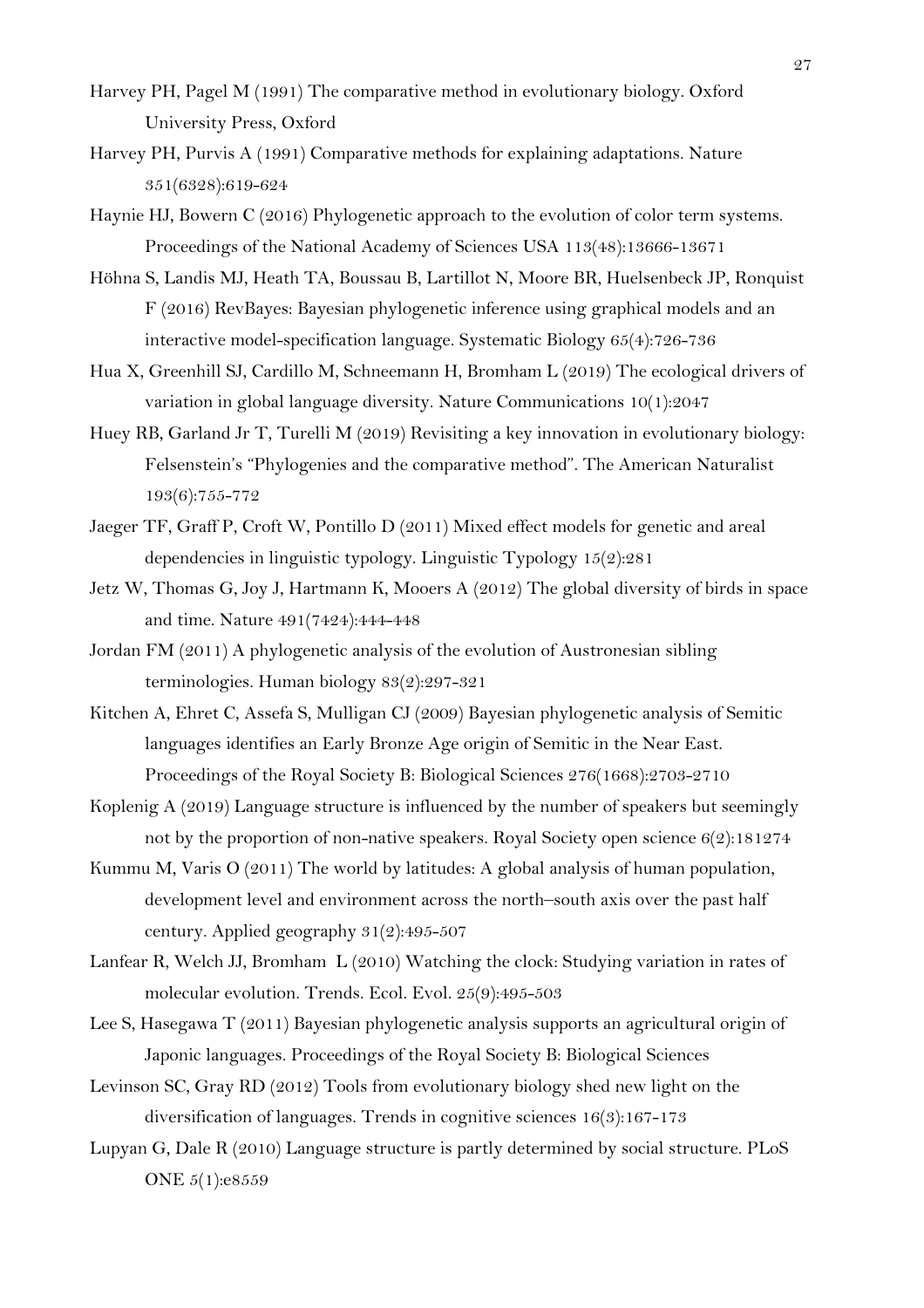- Mace R, Pagel M (1994) The comparative method in anthropology. Current Anthropology 35(5):549-564
- Mace R, Pagel M (1995) A latitudinal gradient in the density of human languages in North America. Proceedings of the Royal Society of London B: Biological Sciences 261(1360):117-121
- Maddieson I (2013a) Absence of Common Consonants. In: Dryer MS, Haspelmath M (eds) The world atlas of language structures online. The World Atlas of Language Structures Online. , Leipzig, p Available online at http://wals.info/
- Maddieson I (2013b) Tone (https://wals.info/chapter/13). In: Dryer MS, Haspelmath M (eds) The World Atlas of Language Structures Online. Max Planck Institute for Evolutionary Anthropology, Leipzig
- Martins EP (1996) Conducting Phylogenetic Comparative Studies When the Phylogeny is not Known. Evolution 50(1):12-22
- Maurage P, Heeren A, Pesenti M (2013) Does Chocolate Consumption Really Boost Nobel Award Chances? The Peril of Over-Interpreting Correlations in Health Studies. The Journal of Nutrition 143(6):931-933
- Messerli FH (2012) Chocolate Consumption, Cognitive Function, and Nobel Laureates. New England Journal of Medicine 367(16):1562-1564

Murdock GP, White DR (1969) A Standard Cross-Cultural Sample. Ethnology 9:329-369

- Naroll R (1965) Galton's problem: The logic of cross-cultural analysis. Social Research:428- 451
- Nelson-Sathi S, List J-M, Geisler H, Fangerau H, Gray RD, Martin W (2011) Networks uncover hidden lexical borrowing in Indo-European language evolution. Proc Roy Soc B 278
- Nettle D (1998) Explaining global patterns of language diversity. Journal of anthropological archaeology 17(4):354-374
- Nunn CL, Altizer SM, Sechrest W, Cunningham AA (2005) Latitudinal gradients of parasite species richness in primates. Diversity and Distributions 11(3):249-256
- Orme D, Freckleton R, Thomas G, Petzoldt T, Fritz S, Isaac N (2013) The caper package: comparative analysis of phylogenetics and evolution in R. R package version  $5(2)$ : 1-36
- Paradis E (2014) An introduction to the phylogenetic comparative method. In: Modern phylogenetic comparative methods and their application in evolutionary biology. Springer, pp 3-18
- Pearson K (1920) Notes on the History of Correlation. Biometrika 13(1):25-45
- Poulin R (2014) Parasite biodiversity revisited: frontiers and constraints. . Int J Parasitology 44:581-589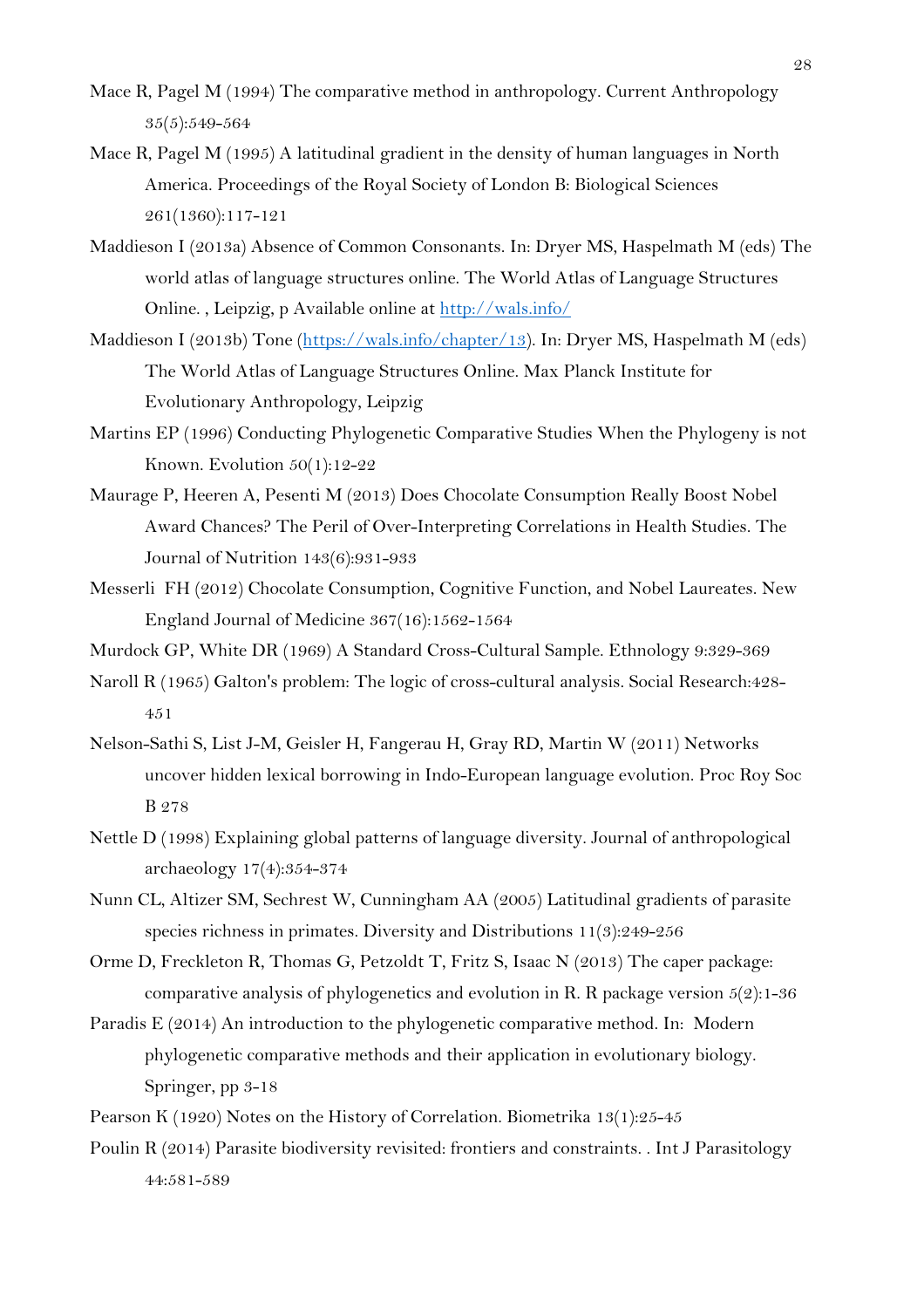- Purvis A, Bromham L (1997) Estimating the transition/transversion ratio from independent pairwise comparisons with an assumed phylogeny. Journal of Molecular Evolution 44(1):112-119
- Rankin RL (2003) The comparative method. The handbook of historical linguistics:183-212
- Raviv L, Meyer A, Lev-Ari S (2019) Larger communities create more systematic languages. Proceedings of the Royal Society B: Biological Sciences 286(1907):20191262
- Roberts S, Winters J (2013) Linguistic diversity and traffic accidents: Lessons from statistical studies of cultural traits. PLoS ONE 8(8):e70902
- Roberts SG, Winters J, Chen K (2015) Future Tense and Economic Decisions: Controlling for Cultural Evolution. PLOS ONE 10(7):e0132145
- Shipley B (2002) Cause and correlation in biology: a user's guide to path analysis, structural equations and causal inference. Cambridge University Press,
- Sokolov AN, Pavlova MA, Klosterhalfen S, Enck P (2013) Chocolate and the brain: Neurobiological impact of cocoa flavanols on cognition and behavior. Neuroscience & Biobehavioral Reviews 37(10, Part 2):2445-2453
- Stanton JM (2001) Galton, Pearson, and the peas: A brief history of linear regression for statistics instructors. Journal of Statistics Education 9:3
- Symonds MRE, Blomberg SP (2014) A primer on phylogenetic least squares regression. In: Garamaszegi LZ (ed) Modern phylogenetic comparative methods and their application in evolutionary biology. Springer-Verlag, Berlin, pp 105-130
- Tajima F (1993) Simple methods for testing the molecular evolutionary clock hypothesis. Genetics 135:599-607
- Tishkoff SA, Gonder MK, Henn BM, Mortensen H, Knight A, Gignoux C, Fernandopulle N, Lema G, Nyambo TB, Ramakrishnan U, Reed FA, Mountain JL (2007) History of Click-Speaking Populations of Africa Inferred from mtDNA and Y Chromosome Genetic Variation. Molecular Biology and Evolution 24(10):2180-2195
- Turvey ST, Pettorelli N (2014) Spatial congruence in language and species richness but not threat in the world's top linguistic hotspot. Proceedings of the Royal Society B: Biological Sciences 281(1796):20141644
- Tylor EB (1889) On a Method of Investigating the Development of Institutions; Applied to Laws of Marriage and Descent. The Journal of the Anthropological Institute of Great Britain and Ireland 18:245-272
- Webb CO, Donoghue MJ (2005) Phylomatic: tree assembly for applied phylogenetics. Molecular Ecology Notes 5(1):181-183
- Weir JT, Wheatcroft D (2010) A latitudinal gradient in rates of evolution of avian syllable diversity and song length. Proceedings of the Royal Society B: Biological Sciences 278(1712):1713-1720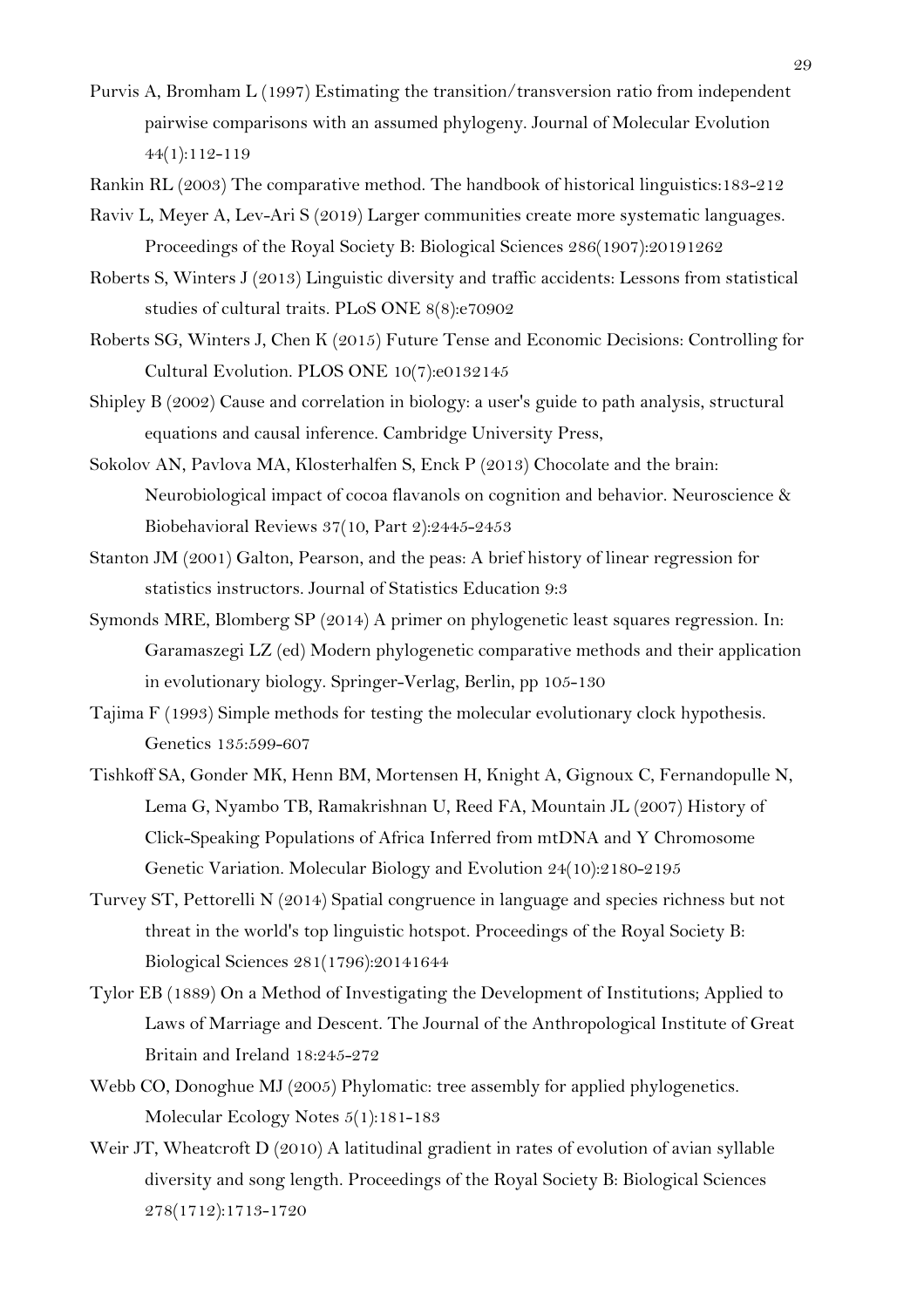- Welch JJ, Waxman D (2008) Calculating independent contrasts for the comparative study of substitution rates. J theor Biol 251:667-678
- Willems M, Lord E, Laforest L, Labelle G, Lapointe F-J, Di Sciullo AM, Makarenkov V (2016) Using hybridization networks to retrace the evolution of Indo-European languages. BMC Evolutionary Biology 16(1):180
- Zanne AE, Tank DC, Cornwell WK, Eastman JM, Smith SA, FitzJohn RG, McGlinn DJ, O'Meara BC, Moles AT, Reich PB (2014) Three keys to the radiation of angiosperms into freezing environments. Nature 506(7486):89-92

**Figure 1:** Imagine a group of languages diversifying from a common ancestral language. Over time, one branch of the language group acquires two key changes (here represented by a thicker outline and a larger size) and the other branch acquires a different change (here represented by darker colour). If we treat contemporary languages as an association between size (x) and darker colour (y), then we would get a significant association even though the two features were acquired separately in different lineages. Similarly, if we looked for an association between outline and size, we would also find they tend to occur together, but this is based on one lineage that acquired both then produced many descendants. For example, we might see the same pattern if a group of languages with clicks (dark outline) evolved from an ancestor that had a large phoneme inventory (size), or if languages with larger average population sizes (size) happen to arise in a lineage that already has simpler grammar (darker outline).

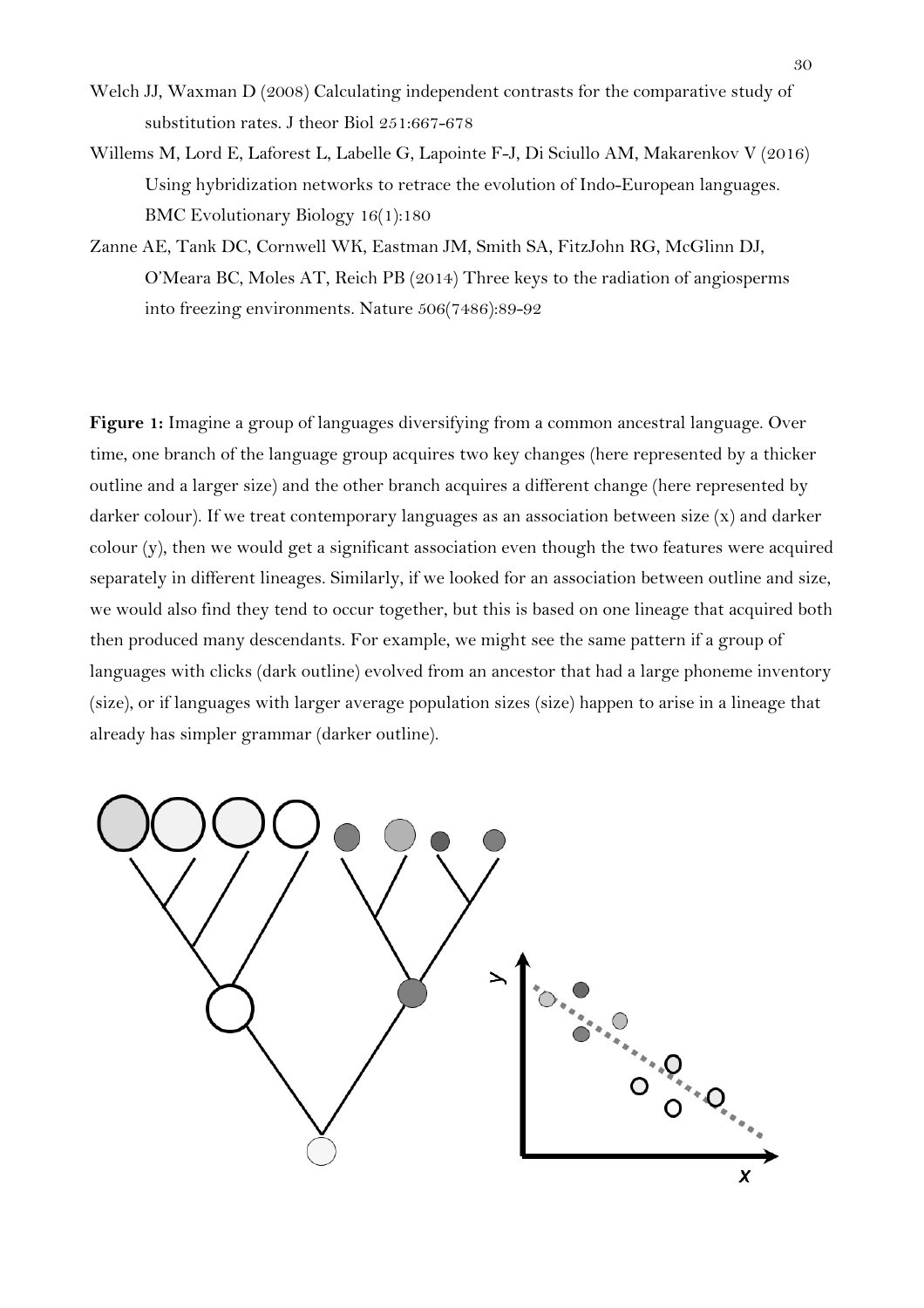**Figure 2:** The method of phylogenetically independent contrasts (PIC) aims to select statistically independent contrasts, which represent the differences in variables (*x,* y) that pairs of languages have acquired since they both started from the same value in their common ancestor. The contrasts between the values for the members of each pair are the datapoints that are used in an analysis, such as a correlation. Observations on contemporary languages can be compared by identifying pairs of "tips" on a phylogeny (here, the comparisons between A and B, and between C and D), an approach known as sister pairs analysis. But if the ancestral states at the branching points (nodes) of the phylogeny are known, then independent contrasts can also be identified between past languages (here, E and F). It might be possible to infer those states using documentary information such as ancient texts or historical records. But more usually the state at the internal nodes (E and F) is inferred using a model of evolution to identify the most likely state, given the state in the descendant nodes (A, B, C, D) combined with a model of change. As with all such methods, the reliability of the results depends on the veracity of the observed tip states (languages A to  $D$ ) and on the evolutionary model being an adequate representation of the processes of change. This figure is based on an illustration from Harvey and Pagel (1991).

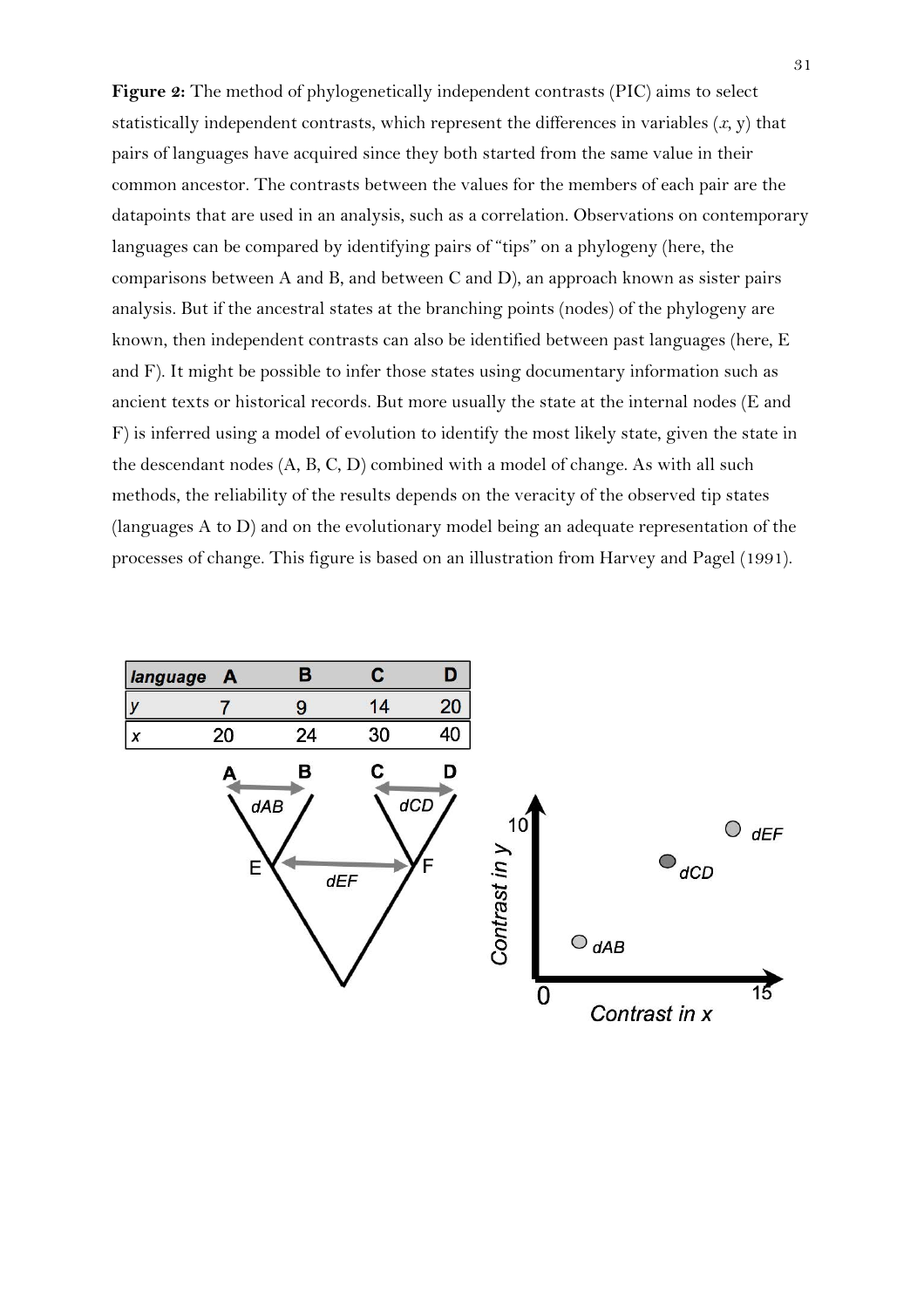**Figure 3: Example of phylogenetic network and phylogeny** for 8 languages of the West-Germanic group from (Willems et al. 2016). The lines connecting lineages in the network (a) represent the relative proportions of shared features of languages. Shared features might arise from inheritance, borrowing, or independent acquisition. The same pattern of shared features can be used to construct a phylogeny (b) which show the most strongly supported groups as a series of nested bifurcating splits. For languages that have not evolved strictly through a series of two-way splits, there may be "non-tree-like" patterns in the data, here represented as the "boxes" in the network (a) or dotted lines across the phylogeny (b). For example, Sranan is a creole incorporating lexicon from both English and Dutch. Figure reproduced with modification under Creative Commons Attribution 4.0 International licence from Willems M, Lord E, Laforest L, Labelle G, Lapointe F-J, Di Sciullo AM, Makarenkov V (2016) Using hybridization networks to retrace the evolution of Indo-European languages. BMC Evolutionary Biology 16(1):180

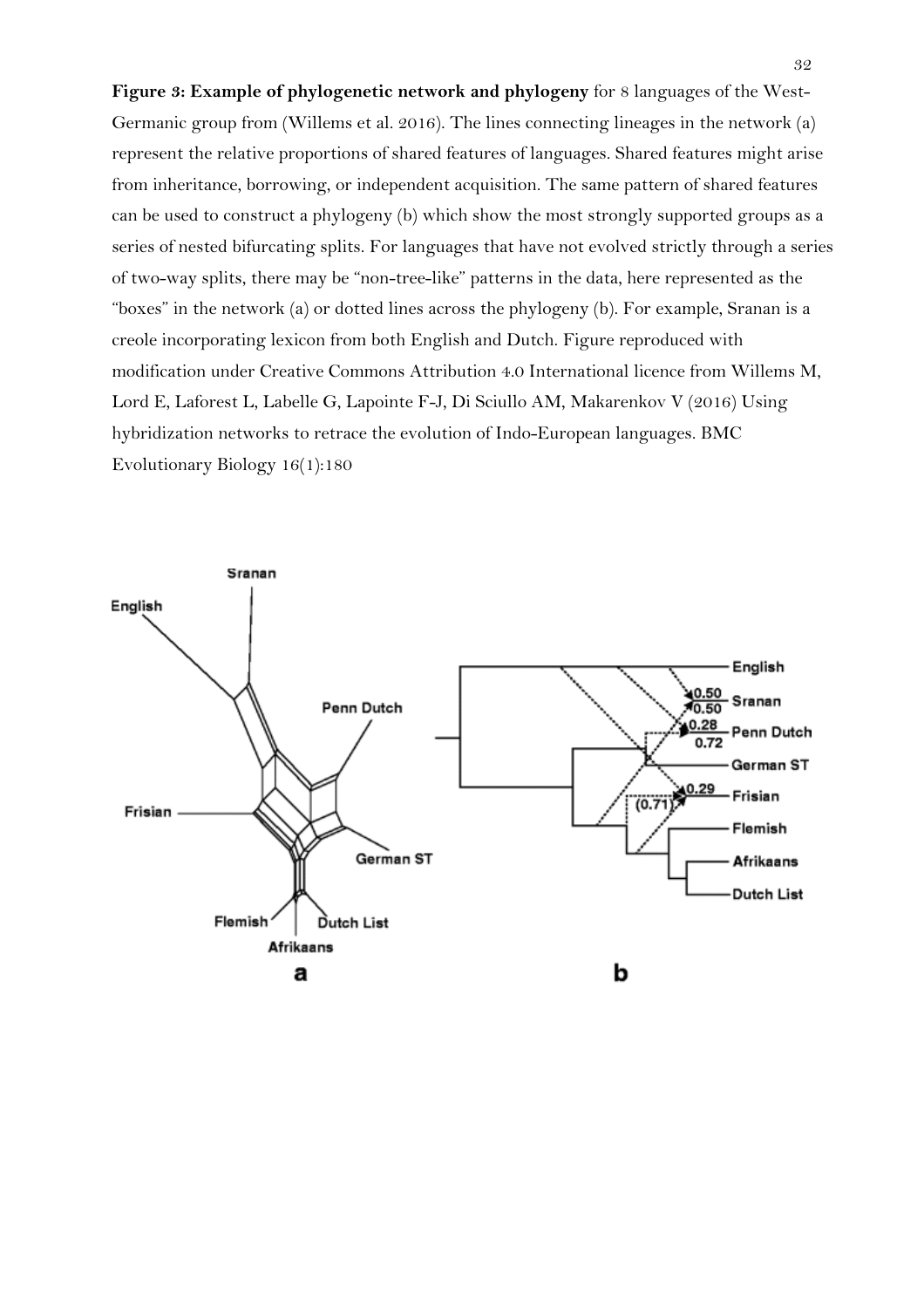**Figure 4:** A comparative test for different rates of gain and loss of language features in a sister pair of languages. This test was adapted from a test for difference in rates of DNA sequence evolution in different lineages (Tajima 1993). Note that no phylogenetic information is needed apart from identifying a pair of languages that are each other's closest relatives, and information on the state of a language variable in both members of the pair and some other members of the language group. The group can be any set of related families that are all considered to share a common ancestor. This test was first used to compare rates of gain and loss of words from basic vocabulary in Polynesian languages (Bromham et al. 2015): the shared forms were cognates identified from the Austronesian Basic Vocabulary Database (Greenhill et al. 2008), the language group was considered to be the Austronesian family of languages, and pairs were identified from a range of sources including linguistics and archaeology. However the basic principle would apply to any language features where it is possible to identify sisters pairs of languages which have shared forms due to common inheritance and unique forms that have arisen independently. The language group could be any grouping that identifies a set of languages with a common ancestor, such that the sister pairs are all nested within that group, and no pair overlaps with any other pair (that is, the most recent common ancestor of each pair is not an ancestor of any other pairs in the analysis). This test relies on the assumption that borrowings are not included and cognates share a single common origin, so that the presence of a cognate in more than one language is evidence of shared inheritance. Based on a figure first published in Bromham et al. (2015).

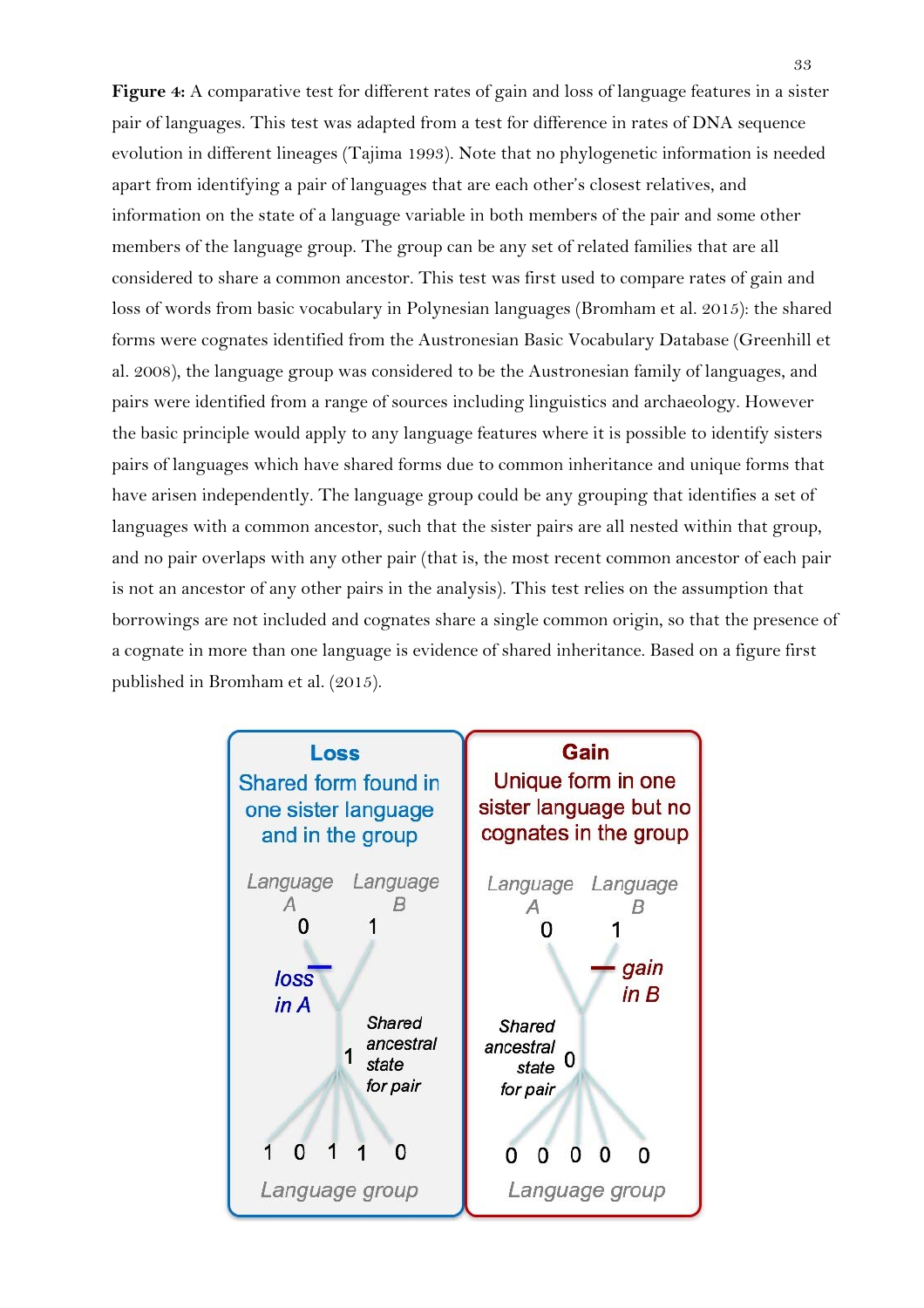**Figure 5.** Languages with simple tones (pink) or complex tones (red) cluster in space. Image from the WALS database (Maddieson 2013b). Map is produced by OpenStreetMap (© OpenStreetMap contributors) and is reproduced under Creative Commons Attribution-ShareAlike 2.0 license (CC BY-SA 2.0).